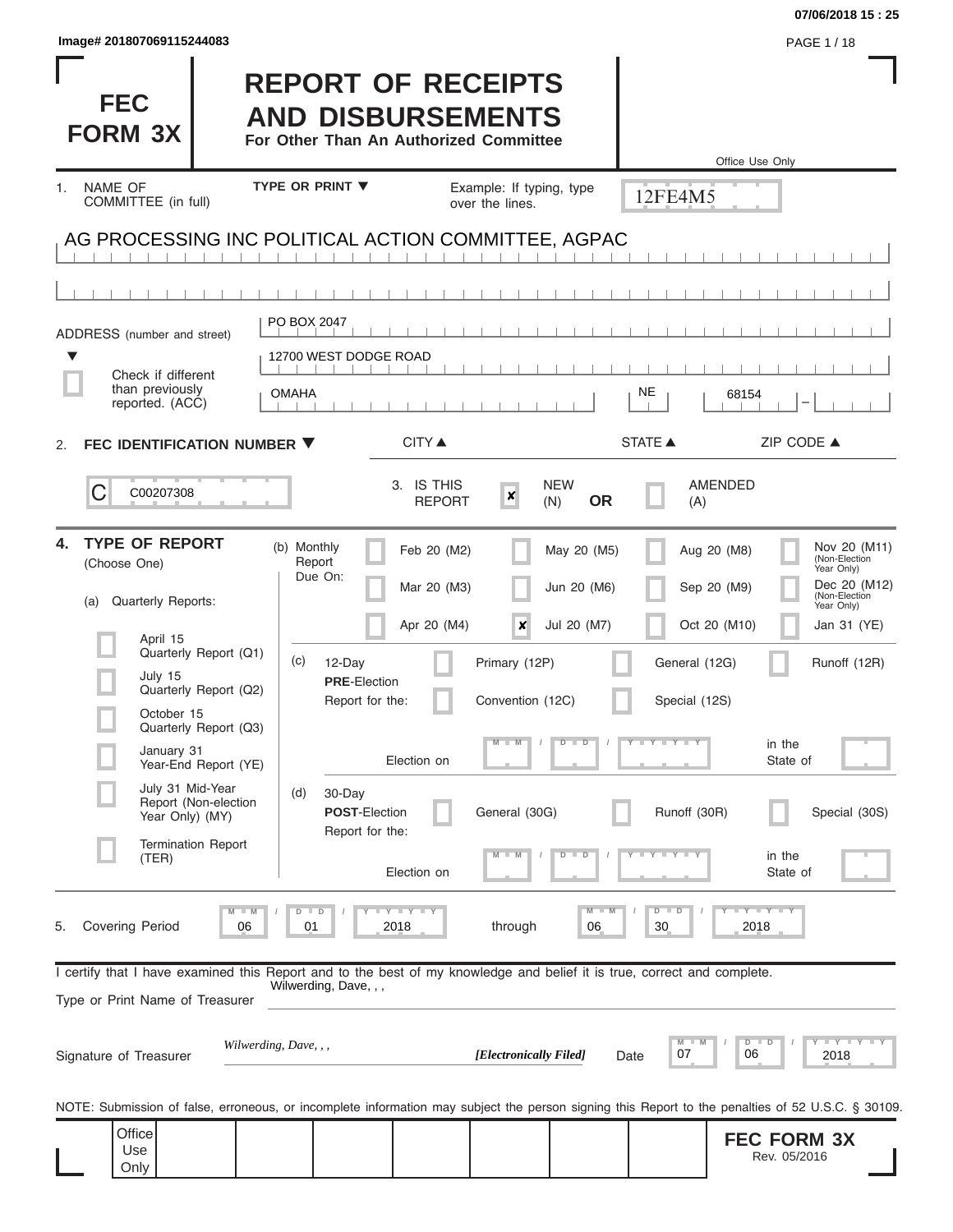✘

#### **SUMMARY PAGE OF RECEIPTS AND DISBURSEMENTS**

### AG PROCESSING INC POLITICAL ACTION COMMITTEE, AGPAC

|    | Image# 201807069115244084                                                                             |                                                      |                                                 |
|----|-------------------------------------------------------------------------------------------------------|------------------------------------------------------|-------------------------------------------------|
|    | FEC Form 3X (Rev. 05/2016)                                                                            | <b>SUMMARY PAGE</b><br>OF RECEIPTS AND DISBURSEMENTS | Page 2                                          |
|    | Write or Type Committee Name                                                                          |                                                      |                                                 |
|    | AG PROCESSING INC POLITICAL ACTION COMMITTEE, AGPAC                                                   |                                                      |                                                 |
|    | 06<br>Report Covering the Period:<br>From:                                                            | 2018<br>01<br>To:                                    | 30<br>2018<br>06                                |
|    |                                                                                                       | <b>COLUMN A</b><br><b>This Period</b>                | <b>COLUMN B</b><br><b>Calendar Year-to-Date</b> |
| 6. | Cash on Hand<br>(a)<br>$-Y - Y - IY$<br>January 1,<br>2018                                            |                                                      | 84862.17                                        |
|    | Cash on Hand at<br>(b)<br>Beginning of Reporting Period                                               | 83786.27                                             |                                                 |
|    | Total Receipts (from Line 19)<br>(c)                                                                  | 2635.39                                              | 21584.24                                        |
|    | Subtotal (add Lines 6(b) and<br>(d)<br>6(c) for Column A and Lines<br>$6(a)$ and $6(c)$ for Column B) | 86421.66                                             | 106446.41                                       |
| 7. | Total Disbursements (from Line 31)                                                                    | 6004.95                                              | 26029.70                                        |
| 8. | Cash on Hand at Close of<br><b>Reporting Period</b><br>(subtract Line $7$ from Line $6(d)$ )          | 80416.71                                             | 80416.71                                        |
| 9. | Debts and Obligations Owed TO<br>the Committee (Itemize all on<br>Schedule C and/or Schedule D)       | 0.00                                                 |                                                 |
|    | 10. Debts and Obligations Owed BY<br>the Committee (Itemize all on<br>Schedule C and/or Schedule D)   | т<br>0.00                                            |                                                 |

This committee has qualified as a multicandidate committee. (see FEC FORM 1M)

#### **For further information contact:**

Federal Election Commission 999 E Street, NW Washington, DC 20463

Toll Free 800-424-9530 Local 202-694-1100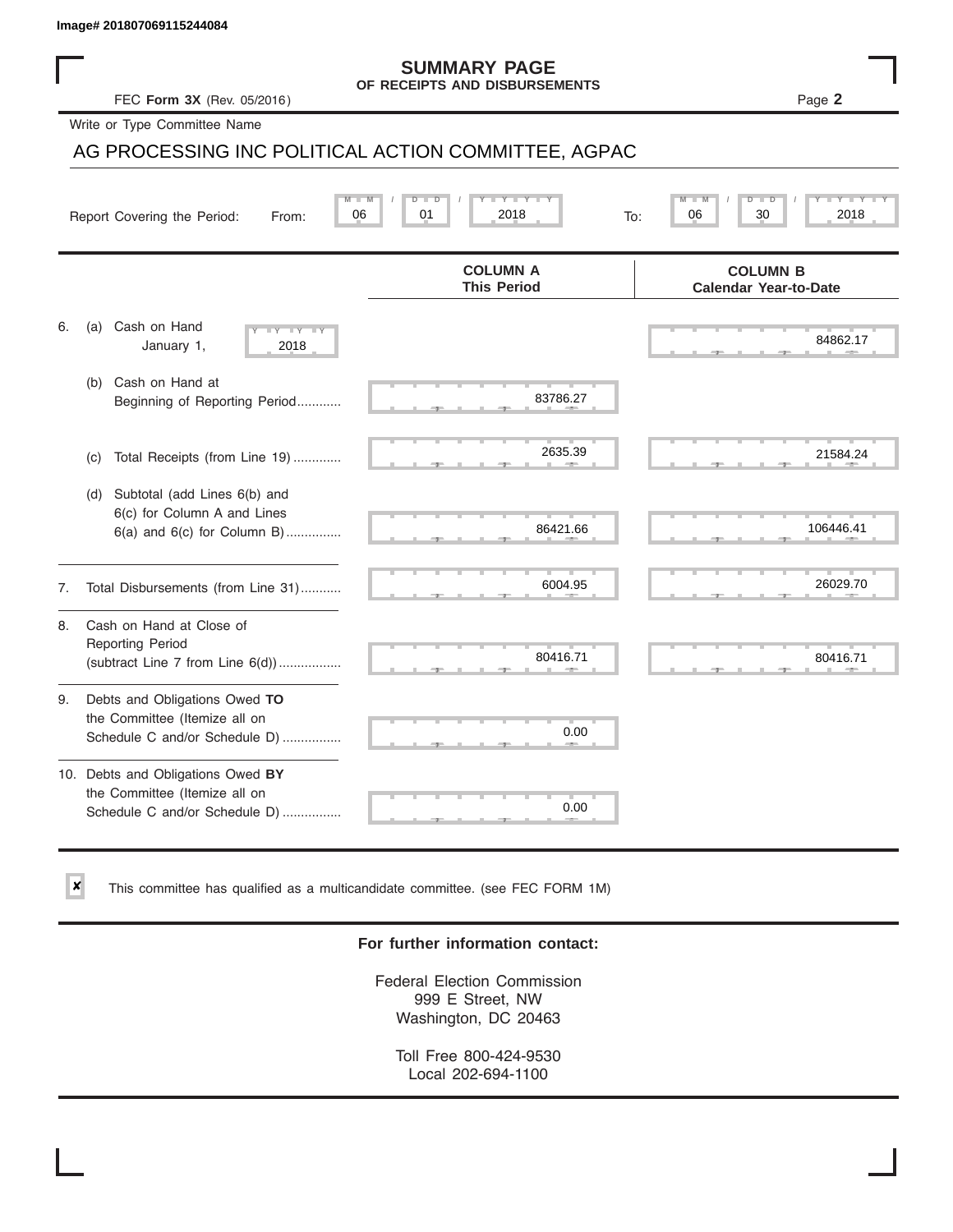### **DETAILED SUMMARY PAGE**

### AG PROCESSING INC POLITICAL ACTION COMMITTEE, AGPAC

|                                                                       | <b>DETAILED SUMMARY PAGE</b>                                     |                                                                        |
|-----------------------------------------------------------------------|------------------------------------------------------------------|------------------------------------------------------------------------|
| FEC Form 3X (Rev. 05/2016)                                            | of Receipts                                                      | Page 3                                                                 |
| Write or Type Committee Name                                          |                                                                  |                                                                        |
|                                                                       | AG PROCESSING INC POLITICAL ACTION COMMITTEE, AGPAC              |                                                                        |
| Report Covering the Period:<br>From:                                  | <b>LY LY LY</b><br>$M$ $M$<br>$D$ $D$<br>01<br>06<br>2018<br>To: | <b>LYLYLY</b><br>M<br>D<br>$\overline{\mathsf{D}}$<br>30<br>2018<br>06 |
| I. Receipts                                                           | <b>COLUMN A</b><br><b>Total This Period</b>                      | <b>COLUMN B</b><br><b>Calendar Year-to-Date</b>                        |
| 11. Contributions (other than loans) From:                            |                                                                  |                                                                        |
| Individuals/Persons Other<br>(a)<br><b>Than Political Committees</b>  |                                                                  |                                                                        |
| (i) Itemized (use Schedule A)                                         | 2000.00                                                          | 7510.00                                                                |
|                                                                       |                                                                  |                                                                        |
|                                                                       | 632.00                                                           | 10803.00                                                               |
| (iii) TOTAL (add                                                      |                                                                  | 18313.00                                                               |
| Lines 11(a)(i) and (ii)▶                                              | 2632.00                                                          |                                                                        |
| Political Party Committees<br>(b)                                     | 0.00                                                             | 0.00                                                                   |
| <b>Other Political Committees</b><br>(C)                              |                                                                  |                                                                        |
|                                                                       | 0.00                                                             | 0.00                                                                   |
| Total Contributions (add Lines<br>(d)                                 |                                                                  |                                                                        |
| $11(a)(iii)$ , (b), and (c)) (Carry<br>Totals to Line 33, page 5) ▶   | 2632.00                                                          | 18313.00                                                               |
| 12. Transfers From Affiliated/Other                                   |                                                                  |                                                                        |
|                                                                       | 0.00                                                             | 0.00                                                                   |
|                                                                       |                                                                  |                                                                        |
|                                                                       | 0.00                                                             | 0.00                                                                   |
|                                                                       |                                                                  | 0.00                                                                   |
| 14. Loan Repayments Received<br>15. Offsets To Operating Expenditures | 0.00                                                             |                                                                        |
| (Refunds, Rebates, etc.)                                              |                                                                  |                                                                        |
| (Carry Totals to Line 37, page 5)                                     | 0.00                                                             | 0.00                                                                   |
| 16. Refunds of Contributions Made                                     |                                                                  |                                                                        |
| to Federal Candidates and Other                                       |                                                                  |                                                                        |
| Political Committees                                                  | 0.00                                                             | 3250.00                                                                |
| 17. Other Federal Receipts<br>(Dividends, Interest, etc.)             | 3.39                                                             | 21.24                                                                  |
| 18. Transfers from Non-Federal and Levin Funds                        |                                                                  |                                                                        |
| (a) Non-Federal Account                                               |                                                                  |                                                                        |
|                                                                       | 0.00                                                             | 0.00                                                                   |
|                                                                       |                                                                  |                                                                        |
| (b) Levin Funds (from Schedule H5)                                    | 0.00                                                             | 0.00                                                                   |
| (c) Total Transfers (add $18(a)$ and $18(b)$ )                        | 0.00                                                             | 0.00                                                                   |
|                                                                       |                                                                  |                                                                        |
| 19. Total Receipts (add Lines 11(d),                                  |                                                                  |                                                                        |
| 12, 13, 14, 15, 16, 17, and 18(c))                                    | 2635.39                                                          | 21584.24                                                               |
| 20. Total Federal Receipts                                            |                                                                  |                                                                        |
| (subtract Line 18(c) from Line 19)▶                                   | 2635.39                                                          | 21584.24                                                               |

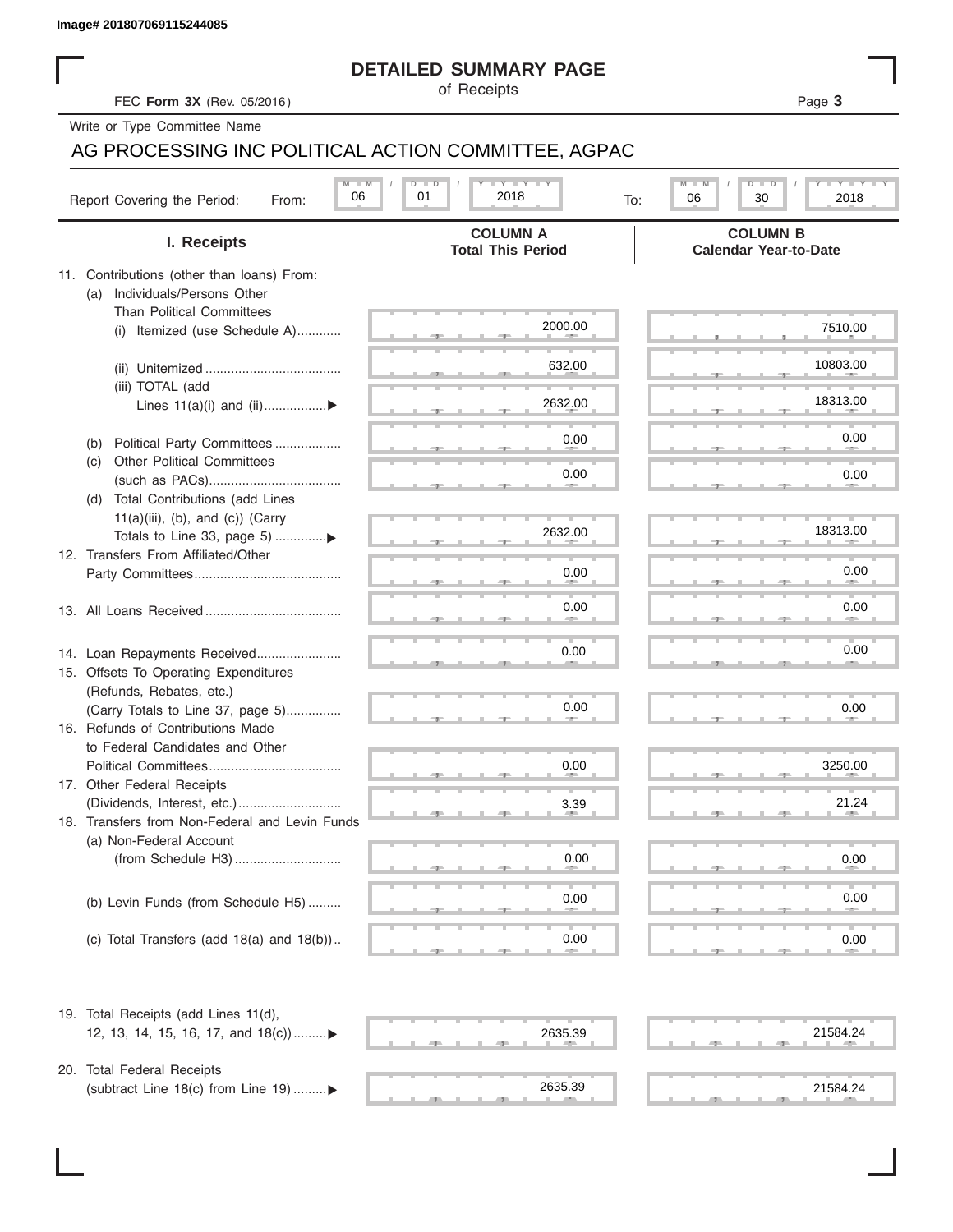I

### **DETAILED SUMMARY PAGE**

of Disbursements

| <b>II. Disbursements</b>                                                                                               | <b>COLUMN A</b><br><b>Total This Period</b> | <b>COLUMN B</b><br><b>Calendar Year-to-Date</b> |
|------------------------------------------------------------------------------------------------------------------------|---------------------------------------------|-------------------------------------------------|
| 21. Operating Expenditures:<br>(a) Allocated Federal/Non-Federal<br>Activity (from Schedule H4)                        |                                             |                                                 |
| (i)                                                                                                                    | 0.00                                        | 0.00                                            |
| Non-Federal Share<br>(ii)                                                                                              | 0.00                                        | 0.00                                            |
| Other Federal Operating<br>(b)                                                                                         | 4.95                                        | 29.70                                           |
| (c) Total Operating Expenditures<br>(add 21(a)(i), (a)(ii), and (b))                                                   | 4.95                                        | 29.70                                           |
| 22. Transfers to Affiliated/Other Party                                                                                | 0.00                                        | 0.00                                            |
| 23. Contributions to<br>Federal Candidates/Committees<br>and Other Political Committees                                | 6000.00                                     | <b>AREA</b><br>26000.00                         |
| 24. Independent Expenditures                                                                                           | 0.00                                        | 0.00                                            |
| 25. Coordinated Party Expenditures<br>$(52 \text{ U.S.C. }$ § 30116(d))                                                | 0.00                                        | 0.00                                            |
|                                                                                                                        | an a                                        |                                                 |
| 26. Loan Repayments Made                                                                                               | 0.00                                        | 0.00                                            |
| 28. Refunds of Contributions To:<br>(a) Individuals/Persons Other                                                      | 0.00                                        | 0.00                                            |
| Than Political Committees                                                                                              | 0.00                                        | 0.00                                            |
| Political Party Committees<br>(b)<br><b>Other Political Committees</b><br>(C)                                          | 0.00                                        | 0.00                                            |
|                                                                                                                        | 0.00                                        | 0.00                                            |
| <b>Total Contribution Refunds</b><br>(d)<br>(add Lines 28(a), (b), and (c))                                            | 0.00                                        | 0.00                                            |
| 29. Other Disbursements (Including                                                                                     | 0.00                                        | 0.00                                            |
| 30. Federal Election Activity (52 U.S.C. § 30101(20))<br>(a) Allocated Federal Election Activity<br>(from Schedule H6) |                                             |                                                 |
| (i) Federal Share                                                                                                      | 0.00                                        | 0.00                                            |
| Federal Election Activity Paid<br>(b)                                                                                  | 0.00                                        | 0.00                                            |
| Entirely With Federal Funds<br>Total Federal Election Activity (add<br>(C)                                             | 0.00                                        | 0.00                                            |
| Lines $30(a)(i)$ , $30(a)(ii)$ and $30(b))$                                                                            | 0.00                                        | $0.00\,$                                        |
| 31. Total Disbursements (add Lines 21(c), 22,                                                                          |                                             |                                                 |
| 23, 24, 25, 26, 27, 28(d), 29 and 30(c))                                                                               | 6004.95                                     | 26029.70                                        |
| 32. Total Federal Disbursements<br>(subtract Line 21(a)(ii) and Line 30(a)(ii)                                         |                                             |                                                 |
|                                                                                                                        | 6004.95                                     | 26029.70                                        |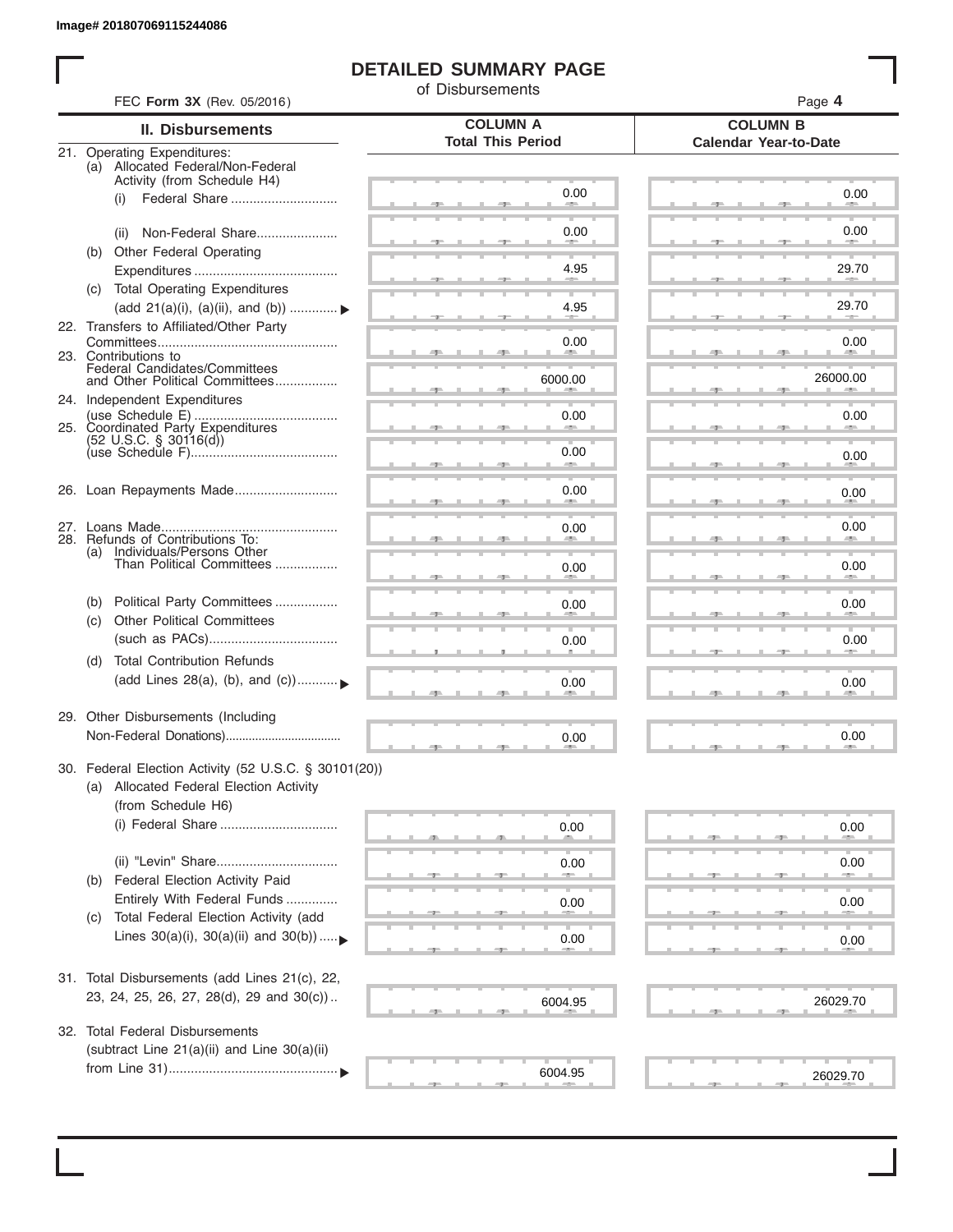ı

### **DETAILED SUMMARY PAGE**

of Disbursements

| FEC Form 3X (Rev. 05/2016)                                                     | <u>u Disnaiseilleilis</u>                   | Page 5                                          |
|--------------------------------------------------------------------------------|---------------------------------------------|-------------------------------------------------|
| III. Net Contributions/<br><b>Operating Expenditures</b>                       | <b>COLUMN A</b><br><b>Total This Period</b> | <b>COLUMN B</b><br><b>Calendar Year-to-Date</b> |
| 33. Total Contributions (other than loans)                                     | 2632.00                                     | 18313.00                                        |
| 34. Total Contribution Refunds                                                 | 0.00                                        | 0.00                                            |
| 35. Net Contributions (other than loans)<br>(subtract Line 34 from Line 33)    | 2632.00                                     | 18313.00                                        |
| 36. Total Federal Operating Expenditures<br>(add Line 21(a)(i) and Line 21(b)) | 4.95                                        | 29.70                                           |
| 37. Offsets to Operating Expenditures                                          | 0.00                                        | 0.00                                            |
| 38. Net Operating Expenditures                                                 | 4.95                                        | 29.70                                           |
|                                                                                |                                             |                                                 |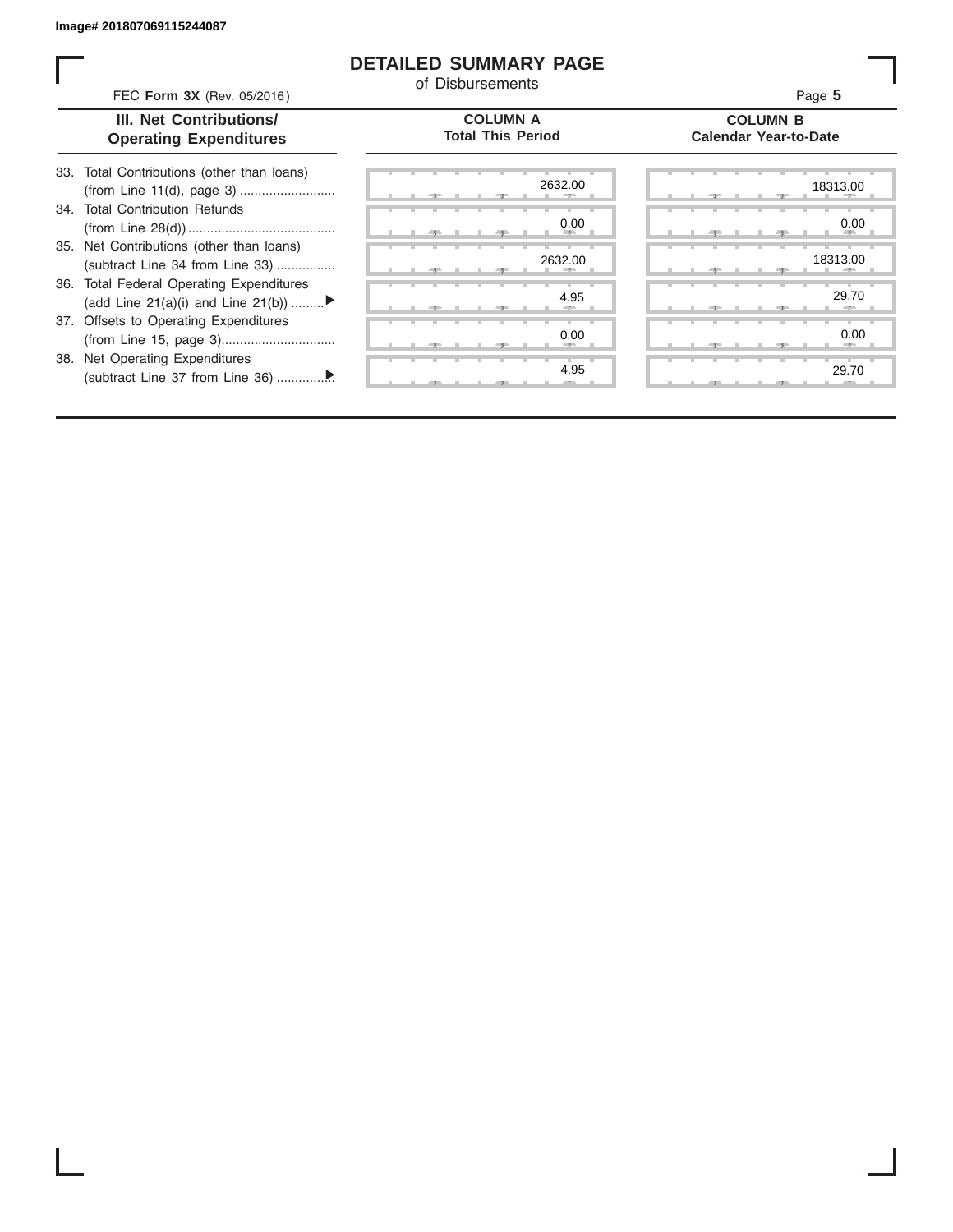# **SCHEDULE A (FEC Form 3X)**

## Use separate schedule(s)

| SCHEDULE A (FEC Form 3X)<br><b>ITEMIZED RECEIPTS</b>                                                                                                 |                           | Use separate schedule(s)<br>for each category of the<br>Detailed Summary Page | 18<br>FOR LINE NUMBER:<br>PAGE<br><b>OF</b><br>6<br>(check only one)<br>$\boldsymbol{x}$<br>11a<br>11 <sub>b</sub><br>11c<br>12                                         |
|------------------------------------------------------------------------------------------------------------------------------------------------------|---------------------------|-------------------------------------------------------------------------------|-------------------------------------------------------------------------------------------------------------------------------------------------------------------------|
| or for commercial purposes, other than using the name and address of any political committee to solicit contributions from such committee.           |                           |                                                                               | 13<br>14<br>15<br>16<br>17<br>Any information copied from such Reports and Statements may not be sold or used by any person for the purpose of soliciting contributions |
| NAME OF COMMITTEE (In Full)<br>AG PROCESSING INC POLITICAL ACTION COMMITTEE, AGPAC                                                                   |                           |                                                                               |                                                                                                                                                                         |
| Full Name of Individual (Last, First, Middle Initial) or Full Organization Name<br>Alberts, Troy, , ,<br>А.<br>Mailing Address 12012 N 178th Cir     |                           |                                                                               | Date of Receipt<br>$M - M$<br>$D$ $D$<br>$Y - Y - I$<br>06<br>01<br>2018                                                                                                |
| City<br>Bennington                                                                                                                                   | <b>State</b><br><b>NE</b> | Zip Code<br>68007                                                             | Transaction ID: SA11AI.24181<br>Amount of Each Receipt this Period                                                                                                      |
| FEC ID number of contributing<br>federal political committee.                                                                                        | С                         |                                                                               | 40.00<br><b>ARCHITECT</b>                                                                                                                                               |
| Name of Employer (for Individual)<br>Ag Processing Inc<br>Receipt For:                                                                               |                           | Occupation (for Individual)<br>Sr VP Refined Oils                             | Memo Item<br>Bi-weeklt-pryl-2@\$20.00                                                                                                                                   |
| Primary<br>General<br>Other (specify) $\blacktriangledown$                                                                                           |                           | Aggregate Year-to-Date ▼<br>260.00                                            |                                                                                                                                                                         |
| Full Name of Individual (Last, First, Middle Initial) or Full Organization Name<br><b>B.</b> Caswell, Matthew, W,,<br>Mailing Address 17102 R Circle |                           |                                                                               | Date of Receipt<br>$M - M$<br>$D$ $\Box$ $D$<br>Y Y I                                                                                                                   |
| City                                                                                                                                                 | State                     | Zip Code                                                                      | 2018<br>06<br>01<br>Transaction ID: SA11AI.24177                                                                                                                        |
| Omaha                                                                                                                                                | <b>NE</b>                 | 68135                                                                         | Amount of Each Receipt this Period                                                                                                                                      |
| FEC ID number of contributing<br>federal political committee.                                                                                        | С                         |                                                                               | 100.00                                                                                                                                                                  |
| Name of Employer (for Individual)<br>Ag Processing Inc                                                                                               |                           | Occupation (for Individual)<br>Vp Corp Mbr Rel/Govmt/Affairs                  | Memo Item<br>Bi-weeklt-pryl-2@\$50.00                                                                                                                                   |
| Receipt For:<br>Primary<br>General                                                                                                                   |                           | Aggregate Year-to-Date ▼                                                      |                                                                                                                                                                         |
| Other (specify) $\blacktriangledown$                                                                                                                 |                           | 650.00                                                                        |                                                                                                                                                                         |
| Full Name of Individual (Last, First, Middle Initial) or Full Organization Name<br><b>C.</b> Choquette, Raymond, , ,                                 |                           |                                                                               | Date of Receipt                                                                                                                                                         |
| Mailing Address 21893 Hambsch LN                                                                                                                     |                           |                                                                               | $M - M$<br>$D$ $D$<br>01<br>2018<br>06                                                                                                                                  |
| City<br>Gleenwood                                                                                                                                    | State<br>IA               | Zip Code<br>51534                                                             | Transaction ID: SA11AI.24182<br>Amount of Each Receipt this Period                                                                                                      |
| FEC ID number of contributing<br>federal political committee.                                                                                        | С                         |                                                                               | 40.00                                                                                                                                                                   |
| Name of Employer (for Individual)<br>Ag Processing Inc                                                                                               |                           | Occupation (for Individual)<br>Director Corporate Purchasing                  | Memo Item<br>Bi-weeklt-pryl-2@\$20.00                                                                                                                                   |
| Receipt For:<br>Primary<br>General<br>Other (specify)                                                                                                |                           | Aggregate Year-to-Date ▼<br>260.00                                            |                                                                                                                                                                         |
|                                                                                                                                                      |                           |                                                                               | 180.00                                                                                                                                                                  |
|                                                                                                                                                      |                           |                                                                               |                                                                                                                                                                         |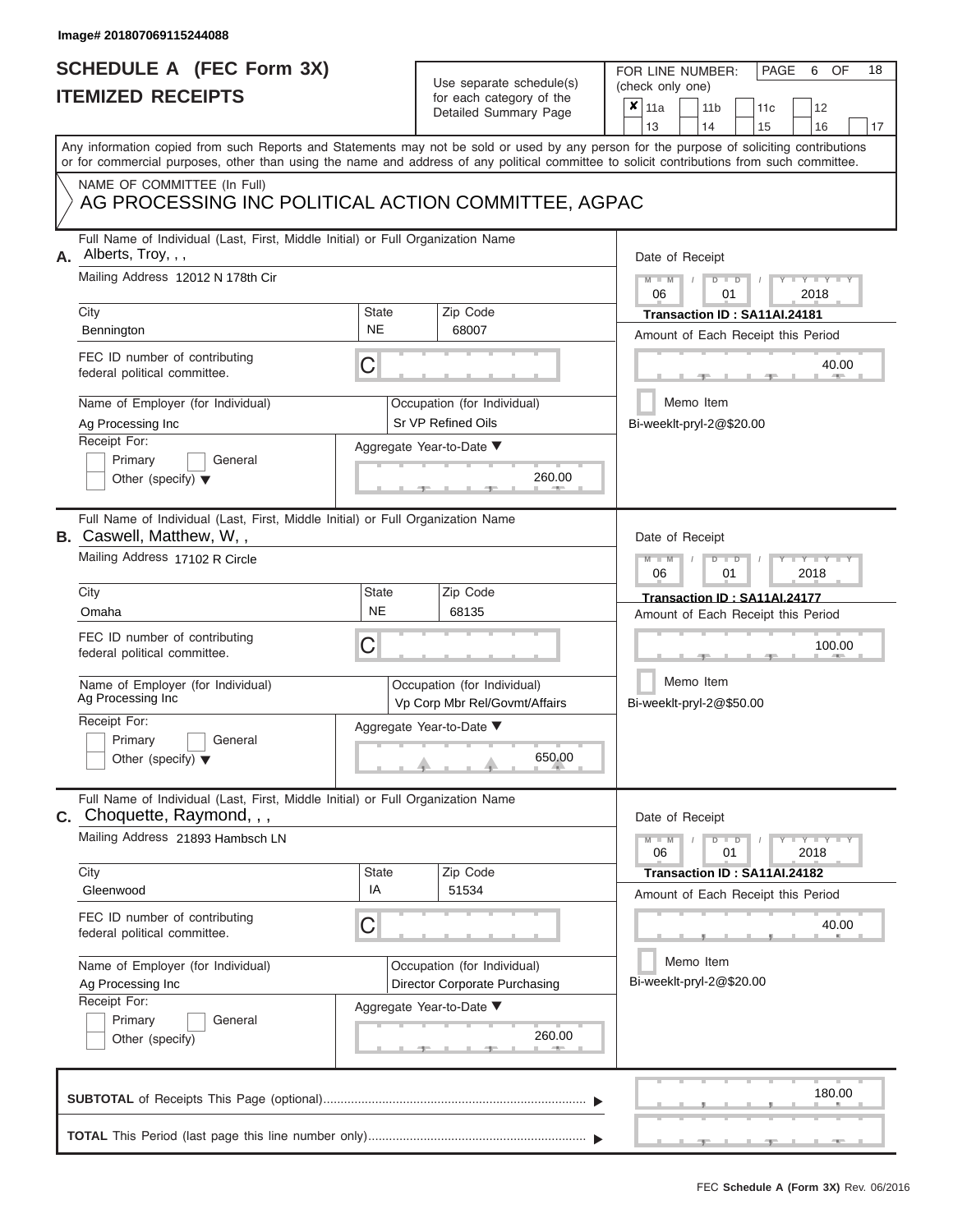# **SCHEDULE A (FEC Form 3X)**

## Use separate schedule(s)

|                                                                                                                                               | SCHEDULE A (FEC Form 3X)<br><b>ITEMIZED RECEIPTS</b>                                                                                                   |                           | Use separate schedule(s)<br>for each category of the               | 18<br>FOR LINE NUMBER:<br><b>PAGE</b><br>OF<br>7<br>(check only one)<br>$\boldsymbol{x}$<br>11a<br>11 <sub>b</sub><br>12<br>11c                                                                                                                                                         |
|-----------------------------------------------------------------------------------------------------------------------------------------------|--------------------------------------------------------------------------------------------------------------------------------------------------------|---------------------------|--------------------------------------------------------------------|-----------------------------------------------------------------------------------------------------------------------------------------------------------------------------------------------------------------------------------------------------------------------------------------|
|                                                                                                                                               |                                                                                                                                                        |                           | Detailed Summary Page                                              | 16<br>13<br>14<br>15<br>17                                                                                                                                                                                                                                                              |
|                                                                                                                                               |                                                                                                                                                        |                           |                                                                    | Any information copied from such Reports and Statements may not be sold or used by any person for the purpose of soliciting contributions<br>or for commercial purposes, other than using the name and address of any political committee to solicit contributions from such committee. |
|                                                                                                                                               | NAME OF COMMITTEE (In Full)<br>AG PROCESSING INC POLITICAL ACTION COMMITTEE, AGPAC                                                                     |                           |                                                                    |                                                                                                                                                                                                                                                                                         |
| Full Name of Individual (Last, First, Middle Initial) or Full Organization Name<br>Coffey, Chuck, T,,<br>А.<br>Mailing Address 54612 202nd St |                                                                                                                                                        |                           |                                                                    | Date of Receipt<br>$M - M$<br>$D$ $D$<br>$Y - Y - I$                                                                                                                                                                                                                                    |
| City                                                                                                                                          | Pacific Junction                                                                                                                                       | <b>State</b><br>IA        | Zip Code<br>51561                                                  | 06<br>01<br>2018<br>Transaction ID: SA11AI.24183<br>Amount of Each Receipt this Period                                                                                                                                                                                                  |
|                                                                                                                                               | FEC ID number of contributing<br>federal political committee.                                                                                          | С                         |                                                                    | 40.00                                                                                                                                                                                                                                                                                   |
|                                                                                                                                               | Name of Employer (for Individual)<br>Ag Processing Inc                                                                                                 |                           | Occupation (for Individual)<br>Director Corporate Safety           | Memo Item<br>Bi-weeklt-pryl-2@\$20.00                                                                                                                                                                                                                                                   |
|                                                                                                                                               | Receipt For:<br>Primary<br>General<br>Other (specify) $\blacktriangledown$                                                                             |                           | Aggregate Year-to-Date ▼<br>260.00                                 |                                                                                                                                                                                                                                                                                         |
|                                                                                                                                               | Full Name of Individual (Last, First, Middle Initial) or Full Organization Name<br><b>B.</b> Cronican, Gina, , ,<br>Mailing Address 7710 S 93rd Street |                           |                                                                    | Date of Receipt<br>$M - M$<br>$D$ $D$<br>Y TY                                                                                                                                                                                                                                           |
| City                                                                                                                                          |                                                                                                                                                        | <b>State</b>              | Zip Code                                                           | 2018<br>06<br>01<br>Transaction ID: SA11AI.24184                                                                                                                                                                                                                                        |
| LaVista                                                                                                                                       |                                                                                                                                                        | <b>NE</b>                 | 68128                                                              | Amount of Each Receipt this Period                                                                                                                                                                                                                                                      |
|                                                                                                                                               | FEC ID number of contributing<br>federal political committee.                                                                                          | С                         |                                                                    | 40.00                                                                                                                                                                                                                                                                                   |
|                                                                                                                                               | Name of Employer (for Individual)<br>Ag Processing Inc                                                                                                 |                           | Occupation (for Individual)<br>Mgr Organizational/Mgnt Development | Memo Item<br>Bi-weeklt-pryl-2@\$20.00                                                                                                                                                                                                                                                   |
|                                                                                                                                               | Receipt For:<br>Primary<br>General<br>Other (specify) $\blacktriangledown$                                                                             |                           | Aggregate Year-to-Date ▼<br>260.00                                 |                                                                                                                                                                                                                                                                                         |
|                                                                                                                                               | Full Name of Individual (Last, First, Middle Initial) or Full Organization Name<br>C. Droescher, Kyle, , ,                                             |                           |                                                                    | Date of Receipt                                                                                                                                                                                                                                                                         |
|                                                                                                                                               | Mailing Address 222 S 199th St                                                                                                                         |                           |                                                                    | $M - M$<br>$D$ $D$<br>$T - Y = Y + Y$<br>06<br>01<br>2018                                                                                                                                                                                                                               |
| City<br>Elkhorn                                                                                                                               |                                                                                                                                                        | <b>State</b><br><b>NE</b> | Zip Code<br>68022                                                  | Transaction ID: SA11AI.24185<br>Amount of Each Receipt this Period                                                                                                                                                                                                                      |
|                                                                                                                                               | FEC ID number of contributing<br>federal political committee.                                                                                          | С                         |                                                                    | 40.00                                                                                                                                                                                                                                                                                   |
|                                                                                                                                               | Name of Employer (for Individual)<br>Ag Processing Inc<br>Receipt For:                                                                                 |                           | Occupation (for Individual)<br><b>VP Finance</b>                   | Memo Item<br>Bi-weeklt-pryl-2@\$20.00                                                                                                                                                                                                                                                   |
|                                                                                                                                               | Primary<br>General<br>Other (specify)                                                                                                                  |                           | Aggregate Year-to-Date ▼<br>260.00                                 |                                                                                                                                                                                                                                                                                         |
|                                                                                                                                               |                                                                                                                                                        |                           |                                                                    | 120.00                                                                                                                                                                                                                                                                                  |
|                                                                                                                                               |                                                                                                                                                        |                           |                                                                    | $-1$                                                                                                                                                                                                                                                                                    |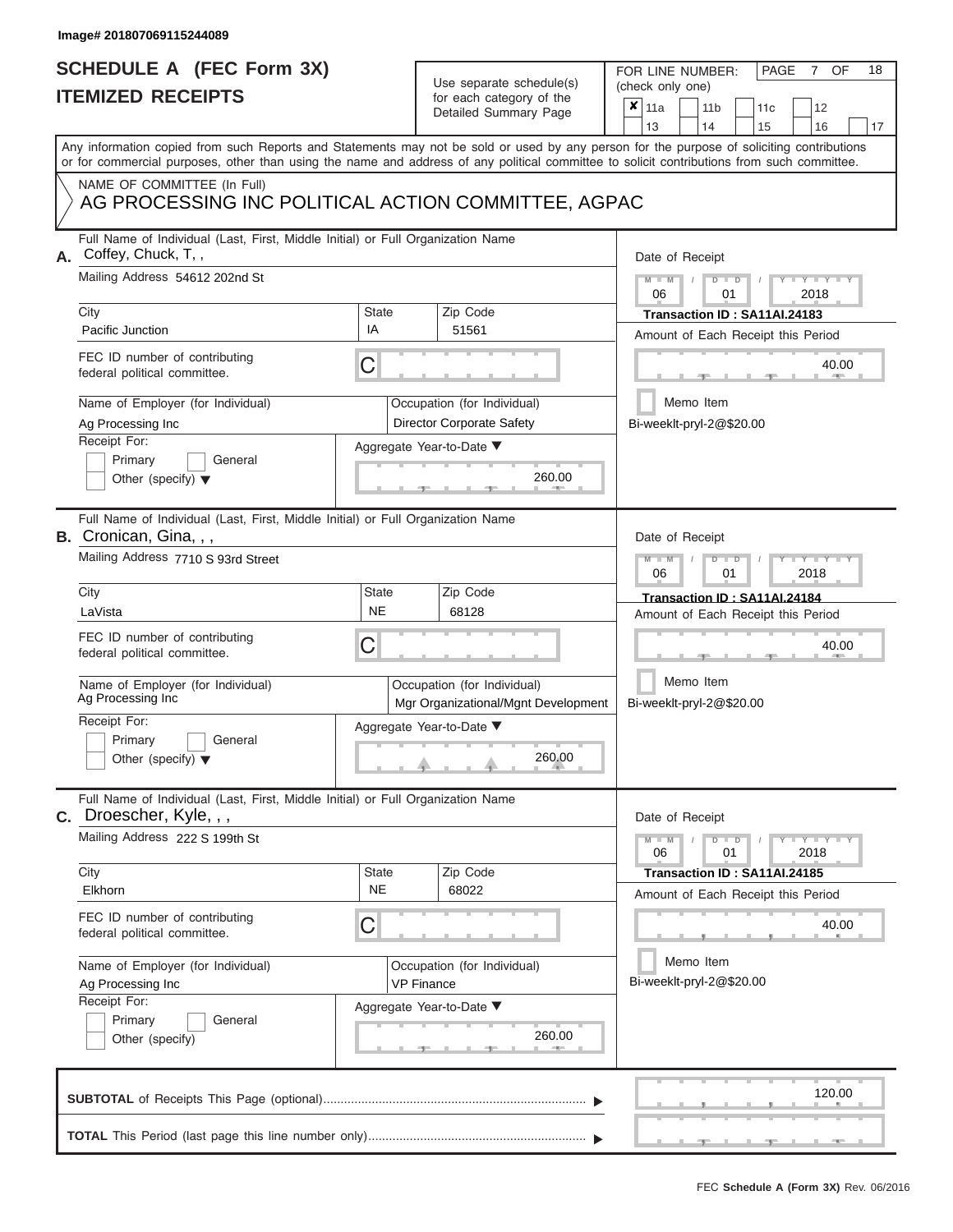# **SCHEDULE A (FEC Form 3X)**

## Use separate schedule(s)

| SCHEDULE A (FEC Form 3X)<br><b>ITEMIZED RECEIPTS</b>                                                                                                                                                                                                                                    |                                                             | Use separate schedule(s)<br>for each category of the        | 18<br>FOR LINE NUMBER:<br>PAGE<br>OF<br>8<br>(check only one)                                              |
|-----------------------------------------------------------------------------------------------------------------------------------------------------------------------------------------------------------------------------------------------------------------------------------------|-------------------------------------------------------------|-------------------------------------------------------------|------------------------------------------------------------------------------------------------------------|
|                                                                                                                                                                                                                                                                                         |                                                             | Detailed Summary Page                                       | $\boldsymbol{x}$<br>11a<br>11 <sub>b</sub><br>12<br>11c<br>16<br>13<br>14<br>15<br>17                      |
| Any information copied from such Reports and Statements may not be sold or used by any person for the purpose of soliciting contributions<br>or for commercial purposes, other than using the name and address of any political committee to solicit contributions from such committee. |                                                             |                                                             |                                                                                                            |
| NAME OF COMMITTEE (In Full)<br>AG PROCESSING INC POLITICAL ACTION COMMITTEE, AGPAC                                                                                                                                                                                                      |                                                             |                                                             |                                                                                                            |
| Full Name of Individual (Last, First, Middle Initial) or Full Organization Name<br>Farley, Jim, C,,<br>А.<br>Mailing Address 2309 S 220th Ave                                                                                                                                           |                                                             |                                                             | Date of Receipt<br>$M - M$<br>$D$ $D$<br>$Y - Y - I$<br>$\sqrt{ }$                                         |
| City                                                                                                                                                                                                                                                                                    | <b>State</b>                                                | Zip Code                                                    | 06<br>01<br>2018                                                                                           |
| Elkhorn                                                                                                                                                                                                                                                                                 | <b>NE</b>                                                   | 68022                                                       | Transaction ID: SA11AI.24186<br>Amount of Each Receipt this Period                                         |
| FEC ID number of contributing<br>federal political committee.                                                                                                                                                                                                                           | С                                                           |                                                             | 40.00                                                                                                      |
| Name of Employer (for Individual)<br>Ag Processing Inc                                                                                                                                                                                                                                  |                                                             | Occupation (for Individual)<br>Sr Dir Verg Oils/Co-Products | Memo Item<br>Bi-weeklt-pryl-2@\$20.00                                                                      |
| Receipt For:<br>Primary<br>General<br>Other (specify) $\blacktriangledown$                                                                                                                                                                                                              |                                                             | Aggregate Year-to-Date ▼<br>260.00                          |                                                                                                            |
| Full Name of Individual (Last, First, Middle Initial) or Full Organization Name<br><b>B.</b> Hansen, Steven, C,,<br>Mailing Address 7119 S 173rd St                                                                                                                                     |                                                             |                                                             | Date of Receipt<br>$M - M$<br>$D$ $D$<br>Y TY                                                              |
|                                                                                                                                                                                                                                                                                         |                                                             |                                                             | 2018<br>06<br>01                                                                                           |
| City<br>Omaha                                                                                                                                                                                                                                                                           | <b>State</b><br><b>NE</b>                                   | Zip Code<br>68136                                           | Transaction ID: SA11AI.24187<br>Amount of Each Receipt this Period                                         |
| FEC ID number of contributing<br>federal political committee.                                                                                                                                                                                                                           | С                                                           |                                                             | 40.00                                                                                                      |
| Name of Employer (for Individual)<br>Ag Processing Inc                                                                                                                                                                                                                                  |                                                             | Occupation (for Individual)<br><b>VP Engineering</b>        | Memo Item<br>Bi-weeklt-pryl-2@\$20.00                                                                      |
| Receipt For:<br>Primary<br>General                                                                                                                                                                                                                                                      |                                                             | Aggregate Year-to-Date ▼                                    |                                                                                                            |
| Other (specify) $\blacktriangledown$                                                                                                                                                                                                                                                    |                                                             | 260.00                                                      |                                                                                                            |
| Full Name of Individual (Last, First, Middle Initial) or Full Organization Name<br><b>c.</b> Jahn, Gwen, , ,                                                                                                                                                                            |                                                             |                                                             | Date of Receipt                                                                                            |
| Mailing Address 2790 380th St                                                                                                                                                                                                                                                           |                                                             |                                                             | $M - M$<br>$D$ $D$<br>$\mathbf{I} = \mathbf{Y} - \mathbf{I} - \mathbf{Y} - \mathbf{I}$<br>06<br>01<br>2018 |
| City<br>Manning                                                                                                                                                                                                                                                                         | <b>State</b><br>IA                                          | Zip Code<br>51455                                           | Transaction ID: SA11AI.24188<br>Amount of Each Receipt this Period                                         |
| FEC ID number of contributing<br>federal political committee.                                                                                                                                                                                                                           | С                                                           |                                                             | 40.00                                                                                                      |
| Name of Employer (for Individual)<br>Ag Processing Inc                                                                                                                                                                                                                                  | Occupation (for Individual)<br><b>Accounting Supervisor</b> |                                                             | Memo Item<br>Bi-weeklt-pryl-2@\$20.00                                                                      |
| Receipt For:<br>Primary<br>General<br>Other (specify)                                                                                                                                                                                                                                   |                                                             | Aggregate Year-to-Date ▼<br>260.00                          |                                                                                                            |
|                                                                                                                                                                                                                                                                                         |                                                             |                                                             | 120.00                                                                                                     |
|                                                                                                                                                                                                                                                                                         |                                                             |                                                             | $-1$                                                                                                       |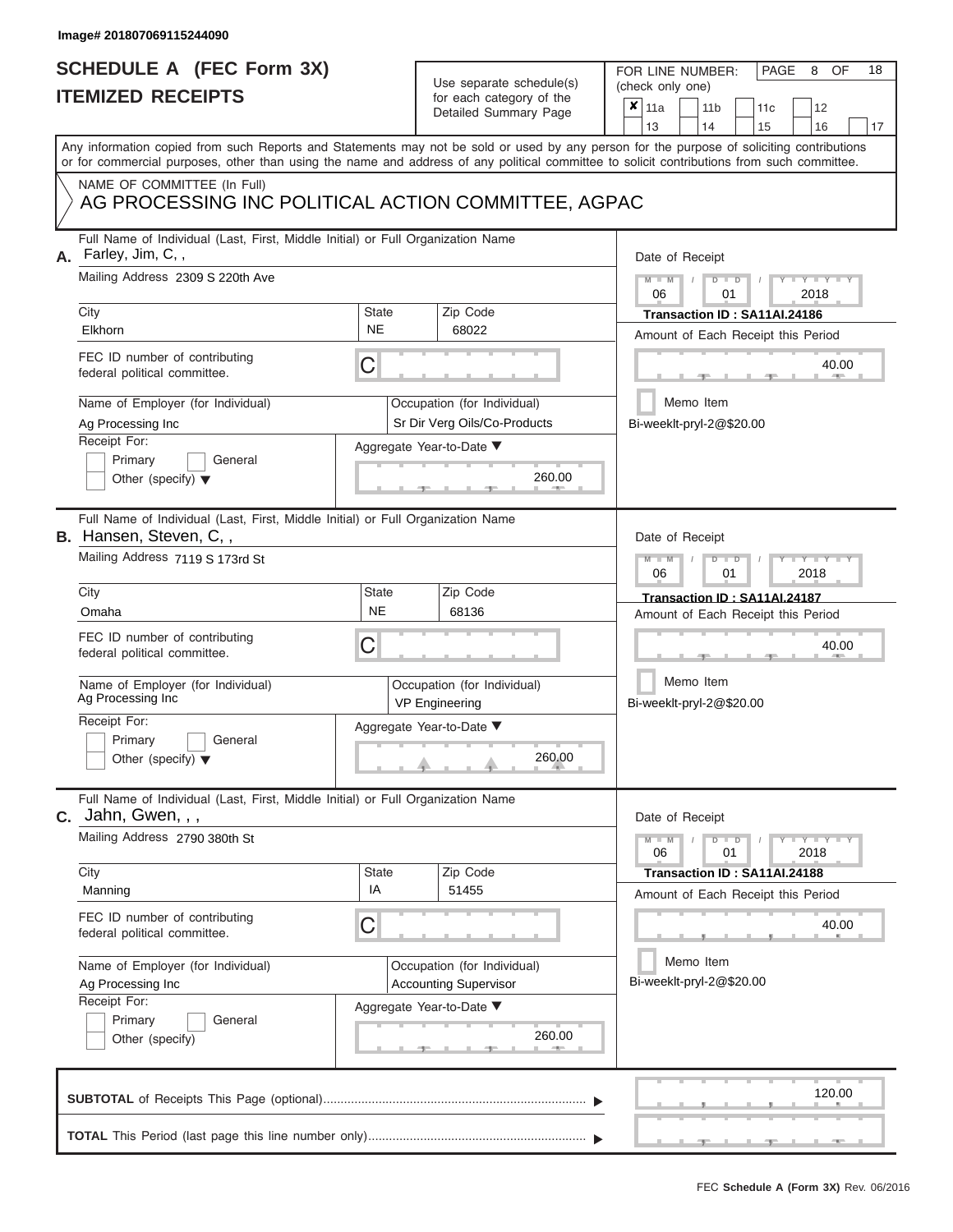# **SCHEDULE A (FEC Form 3X)**

| SCHEDULE A (FEC Form 3X)<br><b>ITEMIZED RECEIPTS</b>                                                                                                                                                                                                                                                                                                                                   |                                | Use separate schedule(s)<br>for each category of the<br>Detailed Summary Page                                            | 18<br>FOR LINE NUMBER:<br>PAGE<br><b>OF</b><br>9<br>(check only one)<br>$\boldsymbol{x}$<br>11a<br>11 <sub>b</sub><br>11c<br>12                                                                                                                       |
|----------------------------------------------------------------------------------------------------------------------------------------------------------------------------------------------------------------------------------------------------------------------------------------------------------------------------------------------------------------------------------------|--------------------------------|--------------------------------------------------------------------------------------------------------------------------|-------------------------------------------------------------------------------------------------------------------------------------------------------------------------------------------------------------------------------------------------------|
| Any information copied from such Reports and Statements may not be sold or used by any person for the purpose of soliciting contributions                                                                                                                                                                                                                                              |                                |                                                                                                                          | 13<br>14<br>15<br>16<br>17                                                                                                                                                                                                                            |
| or for commercial purposes, other than using the name and address of any political committee to solicit contributions from such committee.<br>NAME OF COMMITTEE (In Full)<br>AG PROCESSING INC POLITICAL ACTION COMMITTEE, AGPAC                                                                                                                                                       |                                |                                                                                                                          |                                                                                                                                                                                                                                                       |
| Full Name of Individual (Last, First, Middle Initial) or Full Organization Name<br>Johnson, Jodie, , ,<br>А.<br>Mailing Address 620 North Shore Dr<br>City<br>Hastings<br>FEC ID number of contributing<br>federal political committee.<br>Name of Employer (for Individual)<br>Ag Processing Inc<br>Receipt For:<br>Primary<br>General<br>Other (specify) $\blacktriangledown$        | <b>State</b><br><b>NE</b><br>С | Zip Code<br>68901<br>Occupation (for Individual)<br>Merchandising Manager<br>Aggregate Year-to-Date ▼<br>260.00          | Date of Receipt<br>$M - M$<br>$D$ $D$<br>$Y - Y - I$<br>06<br>01<br>2018<br>Transaction ID: SA11AI.24189<br>Amount of Each Receipt this Period<br>40.00<br><b>ARCHITECT</b><br>Memo Item<br>Bi-weeklt-pryl-2@\$20.00                                  |
| Full Name of Individual (Last, First, Middle Initial) or Full Organization Name<br><b>B.</b> Johnson, Stephen, , ,<br>Mailing Address 26833 Taylor Cir<br>City<br>Valley<br>FEC ID number of contributing<br>federal political committee.<br>Name of Employer (for Individual)<br>VP Information Systems<br>Receipt For:<br>Primary<br>General<br>Other (specify) $\blacktriangledown$ | State<br><b>NE</b><br>С        | Zip Code<br>68064<br>Occupation (for Individual)<br>Director Systems & Programming<br>Aggregate Year-to-Date ▼<br>260.00 | Date of Receipt<br>$M - M$<br>$D$ $\Box$ $D$<br>Y TY<br>2018<br>06<br>01<br>Transaction ID: SA11AI.24190<br>Amount of Each Receipt this Period<br>40.00<br>Memo Item<br>Bi-weeklt-pryl-2@\$20.00                                                      |
| Full Name of Individual (Last, First, Middle Initial) or Full Organization Name<br>Johnson, Wayne, , ,<br>С.<br>Mailing Address 804 Clairmont Cir<br>City<br>Sgt. Bluff<br>FEC ID number of contributing<br>federal political committee.<br>Name of Employer (for Individual)<br>Ag Processing Inc<br>Receipt For:<br>Primary<br>General<br>Other (specify)                            | State<br>IA<br>С               | Zip Code<br>51054<br>Occupation (for Individual)<br>Regional Merchandising Manager<br>Aggregate Year-to-Date ▼<br>260.00 | Date of Receipt<br>$M - M$<br>$D$ $D$<br>$\mathbf{I} = \mathbf{Y} - \mathbf{I} - \mathbf{Y} - \mathbf{I}$<br>01<br>2018<br>06<br>Transaction ID: SA11AI.24191<br>Amount of Each Receipt this Period<br>40.00<br>Memo Item<br>Bi-weeklt-pryl-2@\$20.00 |
|                                                                                                                                                                                                                                                                                                                                                                                        |                                |                                                                                                                          | 120.00                                                                                                                                                                                                                                                |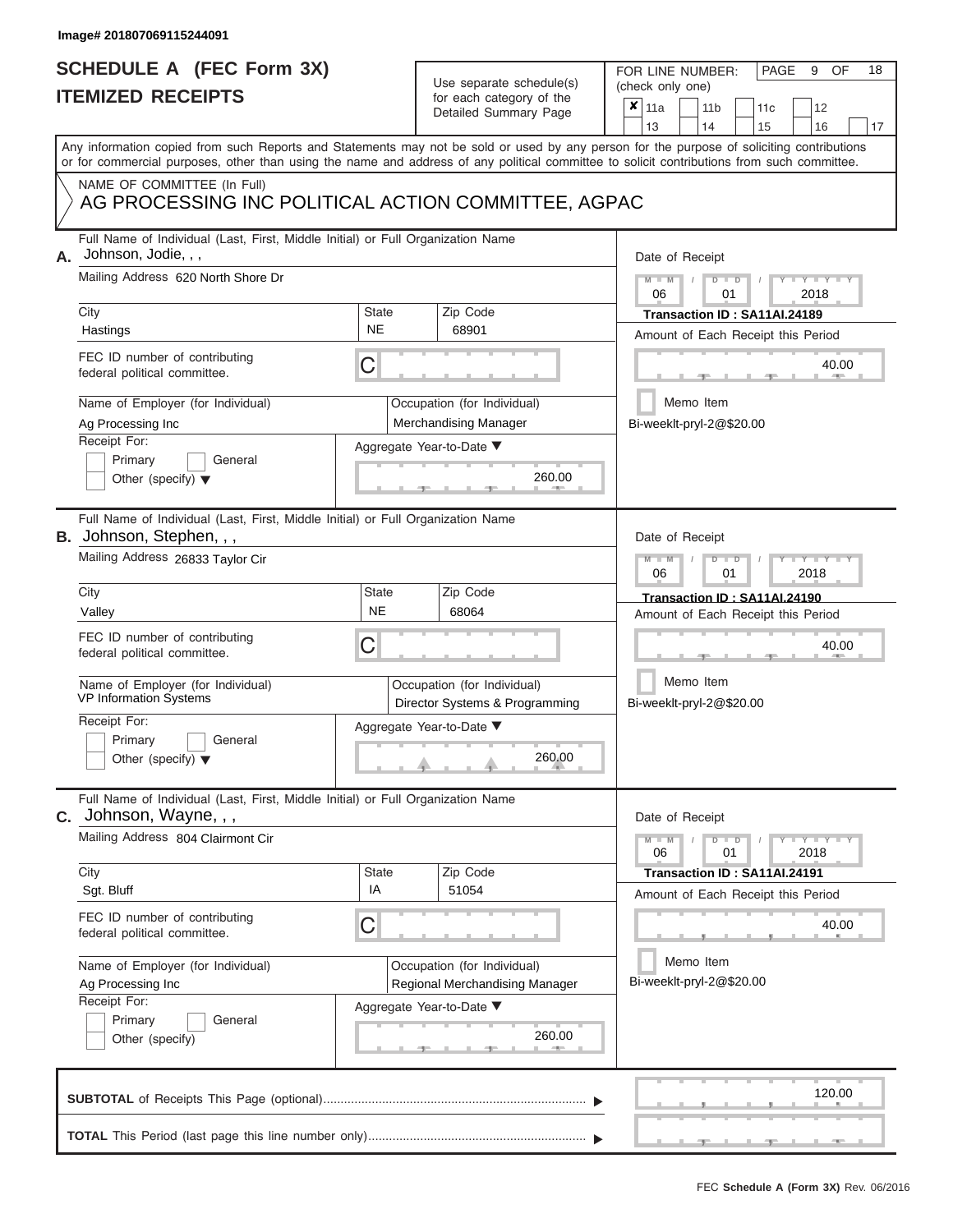### **SCHEDULE A (FEC Form 3X) ITEMIZED RECEIPTS**

| <b>ITEMIZED RECEIPTS</b>                                                                                                                                                                                                                                                                                                                                                      | Use separate schedule(s)<br>for each category of the<br>Detailed Summary Page                                                                                       | 18<br>FOR LINE NUMBER:<br>PAGE 10 OF<br>(check only one)<br>$\boldsymbol{x}$<br>11a<br>11 <sub>b</sub><br>12<br>11 <sub>c</sub><br>13<br>14                                                                                                                                                   |
|-------------------------------------------------------------------------------------------------------------------------------------------------------------------------------------------------------------------------------------------------------------------------------------------------------------------------------------------------------------------------------|---------------------------------------------------------------------------------------------------------------------------------------------------------------------|-----------------------------------------------------------------------------------------------------------------------------------------------------------------------------------------------------------------------------------------------------------------------------------------------|
| Any information copied from such Reports and Statements may not be sold or used by any person for the purpose of soliciting contributions<br>or for commercial purposes, other than using the name and address of any political committee to solicit contributions from such committee.<br>NAME OF COMMITTEE (In Full)<br>AG PROCESSING INC POLITICAL ACTION COMMITTEE, AGPAC |                                                                                                                                                                     | 15<br>16<br>17                                                                                                                                                                                                                                                                                |
| Full Name of Individual (Last, First, Middle Initial) or Full Organization Name<br>Klocke, Nicholas, , ,<br>Mailing Address 205 Topaz Dr<br>City<br>Sergeant Bluff<br>FEC ID number of contributing<br>federal political committee.<br>Name of Employer (for Individual)<br>Ag Processing Inc<br>Receipt For:<br>Primary<br>General<br>Other (specify) $\blacktriangledown$   | <b>State</b><br>Zip Code<br>IA<br>51054<br>C<br>Occupation (for Individual)<br><b>Accounting Manager</b><br>Aggregate Year-to-Date ▼<br>260.00<br><b>CONTRACTOR</b> | Date of Receipt<br>$M = M$ /<br>$D$ $D$<br>Y TY<br>01<br>2018<br>06<br>Transaction ID: SA11AI.24192<br>Amount of Each Receipt this Period<br>40.00<br><b>ARCHITECT</b><br>Memo Item<br>Bi-weeklt-pryl-2@\$20.00                                                                               |
| Full Name of Individual (Last, First, Middle Initial) or Full Organization Name<br>B. Knapp, Gerald, , ,<br>Mailing Address 14522 J Circle<br>City<br>Omaha<br>FEC ID number of contributing<br>federal political committee.<br>Name of Employer (for Individual)<br>Ag Processing Inc<br>Receipt For:<br>Primary<br>General<br>Other (specify) $\blacktriangledown$          | <b>State</b><br>Zip Code<br><b>NE</b><br>68137<br>C<br>Occupation (for Individual)<br><b>IS Operating Manager</b><br>Aggregate Year-to-Date ▼<br>260.00             | Date of Receipt<br>$M - M$<br>$D$ $D$<br>$\blacksquare$ $\blacksquare$ $\blacksquare$ $\blacksquare$ $\blacksquare$ $\blacksquare$<br>2018<br>06<br>01<br>Transaction ID: SA11AI.24193<br>Amount of Each Receipt this Period<br>40.00<br>Memo Item<br>Bi-weeklt-pryl-2@\$20.00                |
| Full Name of Individual (Last, First, Middle Initial) or Full Organization Name<br>$C.$ Koch, Roger, L,,<br>Mailing Address 9503 S 26th St.<br>City<br><b>Bellevue</b><br>FEC ID number of contributing<br>federal political committee.<br>Name of Employer (for Individual)<br>Ag Processing Inc<br>Receipt For:                                                             | Zip Code<br><b>State</b><br><b>NE</b><br>68147<br>C<br>Occupation (for Individual)<br><b>Director Quality Assurance</b><br>Aggregate Year-to-Date ▼                 | Date of Receipt<br>$M - M$<br>$D$ $D$<br>$\blacksquare \blacksquare \mathsf{Y} \mathrel{\sqsubseteq} \mathsf{Y} \mathrel{\sqsubseteq} \mathsf{Y}$<br>2018<br>06<br>01<br>Transaction ID: SA11AI.24194<br>Amount of Each Receipt this Period<br>40.00<br>Memo Item<br>Bi-weeklt-pryl-2@\$20.00 |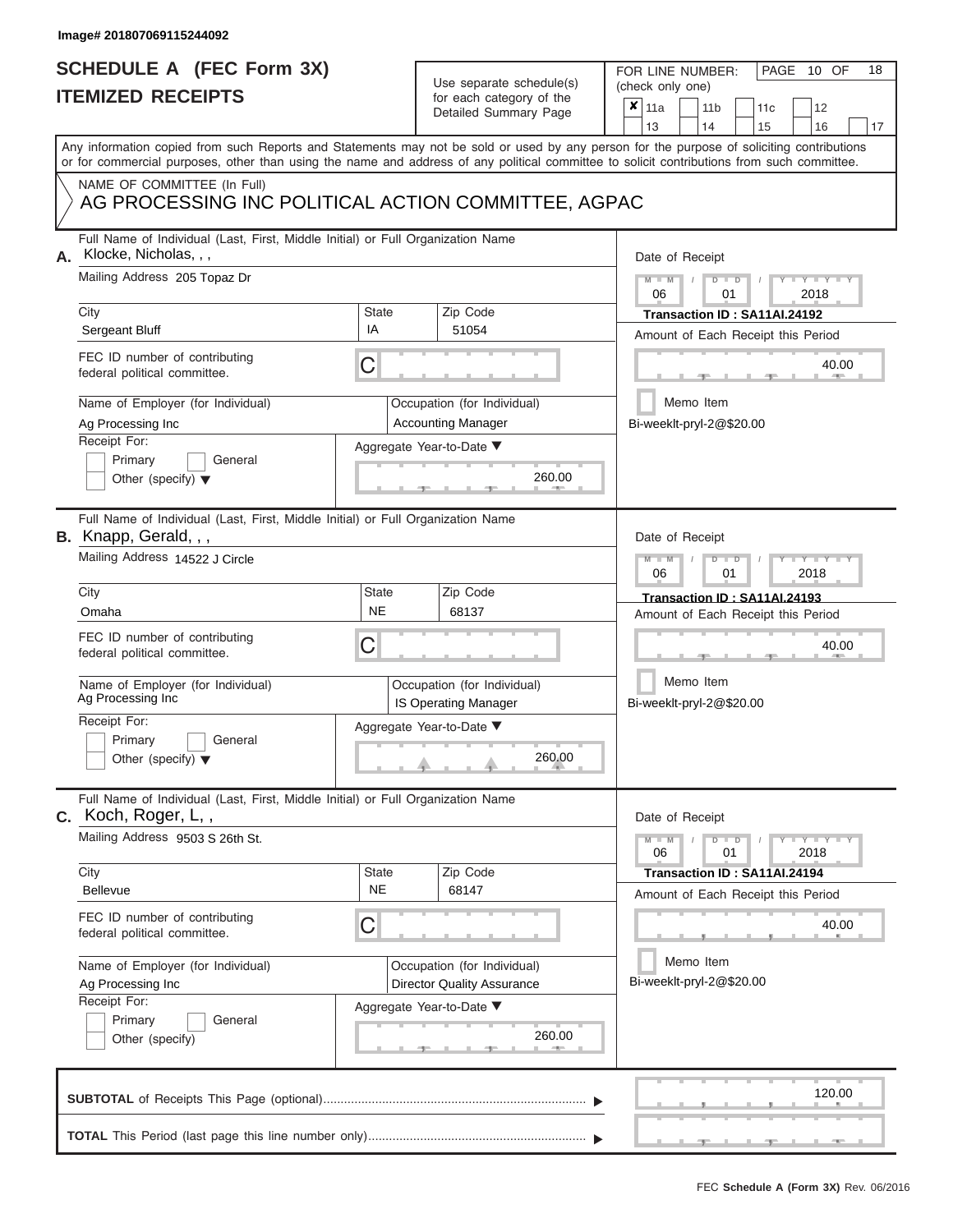# **SCHEDULE A (FEC Form 3X)**

| SCHEDULE A (FEC Form 3X)<br><b>ITEMIZED RECEIPTS</b>                                                                                                                                                                                                                                                |                         | Use separate schedule(s)<br>for each category of the<br>Detailed Summary Page                           | 18<br>FOR LINE NUMBER:<br>PAGE 11 OF<br>(check only one)<br>$\boldsymbol{x}$<br>11a<br>11 <sub>b</sub><br>12<br>11c                                                                                              |
|-----------------------------------------------------------------------------------------------------------------------------------------------------------------------------------------------------------------------------------------------------------------------------------------------------|-------------------------|---------------------------------------------------------------------------------------------------------|------------------------------------------------------------------------------------------------------------------------------------------------------------------------------------------------------------------|
| Any information copied from such Reports and Statements may not be sold or used by any person for the purpose of soliciting contributions                                                                                                                                                           |                         |                                                                                                         | 13<br>14<br>15<br>16<br>17                                                                                                                                                                                       |
| or for commercial purposes, other than using the name and address of any political committee to solicit contributions from such committee.<br>NAME OF COMMITTEE (In Full)<br>AG PROCESSING INC POLITICAL ACTION COMMITTEE, AGPAC                                                                    |                         |                                                                                                         |                                                                                                                                                                                                                  |
| Full Name of Individual (Last, First, Middle Initial) or Full Organization Name<br>Lampman, Jeffrey, , ,<br>Mailing Address 1607 Grand St<br>City<br><b>Webster City</b><br>FEC ID number of contributing<br>federal political committee.<br>Name of Employer (for Individual)<br>Ag Processing Inc | <b>State</b><br>IA<br>C | Zip Code<br>50595<br>Occupation (for Individual)<br><b>Plant Operations Manager</b>                     | Date of Receipt<br>$M$ = $M$ /<br>$D$ $D$<br>Y TY T<br>06<br>2018<br>01<br>Transaction ID : SA11AI.24195<br>Amount of Each Receipt this Period<br>40.00<br><b>ATTOR</b><br>Memo Item<br>Bi-weeklt-pryl-2@\$20.00 |
| Receipt For:<br>Primary<br>General<br>Other (specify) $\blacktriangledown$                                                                                                                                                                                                                          |                         | Aggregate Year-to-Date ▼<br>260.00                                                                      |                                                                                                                                                                                                                  |
| Full Name of Individual (Last, First, Middle Initial) or Full Organization Name<br><b>B.</b> Lippstreu, Gary, , ,<br>Mailing Address 21210 Arbor Court<br>City                                                                                                                                      | <b>State</b>            | Zip Code                                                                                                | Date of Receipt<br>$M - M$<br>$D$ $D$<br>$Y$ $Y$ $Y$<br>2018<br>06<br>01                                                                                                                                         |
| Elkhorn<br>FEC ID number of contributing<br>federal political committee.<br>Name of Employer (for Individual)<br>Ag Processing Inc<br>Receipt For:<br>Primary<br>General<br>Other (specify) $\blacktriangledown$                                                                                    | <b>NE</b><br>C          | 68022<br>Occupation (for Individual)<br>Director Internal Audit<br>Aggregate Year-to-Date ▼<br>260.00   | Transaction ID: SA11AI.24196<br>Amount of Each Receipt this Period<br>40.00<br>Memo Item<br>Bi-weeklt-pryl-2@\$20.00                                                                                             |
| Full Name of Individual (Last, First, Middle Initial) or Full Organization Name<br>McDermott, Kent, A,,<br>$\mathbf{C}$ .<br>Mailing Address PO Box 320<br>City                                                                                                                                     | <b>State</b>            | Zip Code                                                                                                | Date of Receipt<br>$M - M$<br>$D$ $D$<br>$T - Y = T - Y$<br>06<br>01<br>2018<br>Transaction ID: SA11AI.24197                                                                                                     |
| Minden<br>FEC ID number of contributing<br>federal political committee.                                                                                                                                                                                                                             | IA<br>C                 | 51553                                                                                                   | Amount of Each Receipt this Period<br>40.00                                                                                                                                                                      |
| Name of Employer (for Individual)<br>Ag Processing Inc<br>Receipt For:<br>Primary<br>General<br>Other (specify)                                                                                                                                                                                     |                         | Occupation (for Individual)<br><b>Manager Networking Services</b><br>Aggregate Year-to-Date ▼<br>260.00 | Memo Item<br>Bi-weeklt-pryl-2@\$20.00                                                                                                                                                                            |
|                                                                                                                                                                                                                                                                                                     |                         |                                                                                                         | 120.00                                                                                                                                                                                                           |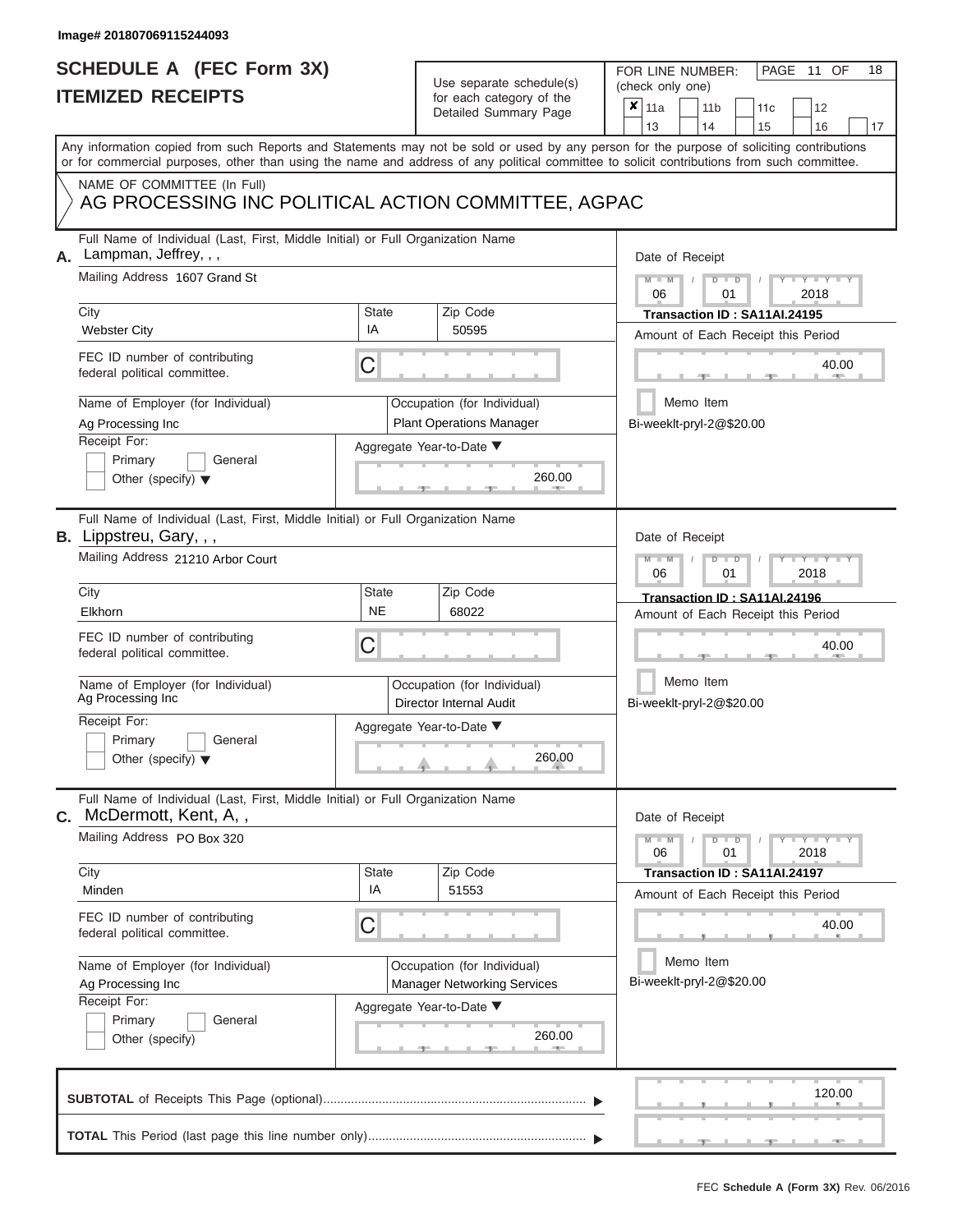# **SCHEDULE A (FEC Form 3X)**

## Use separate schedule(s)

| SCHEDULE A (FEC Form 3X)<br><b>ITEMIZED RECEIPTS</b>                                                                                           |                                                           | Use separate schedule(s)<br>for each category of the          | 18<br>FOR LINE NUMBER:<br>PAGE 12 OF<br>(check only one)                                                                                                                                                                                                                                |
|------------------------------------------------------------------------------------------------------------------------------------------------|-----------------------------------------------------------|---------------------------------------------------------------|-----------------------------------------------------------------------------------------------------------------------------------------------------------------------------------------------------------------------------------------------------------------------------------------|
|                                                                                                                                                |                                                           | Detailed Summary Page                                         | $\boldsymbol{x}$<br>11a<br>11 <sub>b</sub><br>12<br>11c<br>13<br>16<br>14<br>15<br>17                                                                                                                                                                                                   |
|                                                                                                                                                |                                                           |                                                               | Any information copied from such Reports and Statements may not be sold or used by any person for the purpose of soliciting contributions<br>or for commercial purposes, other than using the name and address of any political committee to solicit contributions from such committee. |
| NAME OF COMMITTEE (In Full)<br>AG PROCESSING INC POLITICAL ACTION COMMITTEE, AGPAC                                                             |                                                           |                                                               |                                                                                                                                                                                                                                                                                         |
| Full Name of Individual (Last, First, Middle Initial) or Full Organization Name<br>Meierotto, Mark, J,,<br>А.                                  |                                                           |                                                               | Date of Receipt                                                                                                                                                                                                                                                                         |
| Mailing Address 3473 Ironwood                                                                                                                  |                                                           |                                                               | $M - M$<br>$D$ $D$<br>$Y - Y - I$<br>06<br>01<br>2018                                                                                                                                                                                                                                   |
| City<br>Manly                                                                                                                                  | <b>State</b><br>IA                                        | Zip Code<br>50456                                             | Transaction ID: SA11AI.24198<br>Amount of Each Receipt this Period                                                                                                                                                                                                                      |
| FEC ID number of contributing<br>federal political committee.                                                                                  | С                                                         |                                                               | 40.00                                                                                                                                                                                                                                                                                   |
| Name of Employer (for Individual)<br>Ag Processing Inc                                                                                         |                                                           | Occupation (for Individual)<br>Merchandising Manager          | Memo Item<br>Bi-weeklt-pryl-2@\$20.00                                                                                                                                                                                                                                                   |
| Receipt For:<br>Primary<br>General<br>Other (specify) $\blacktriangledown$                                                                     |                                                           | Aggregate Year-to-Date ▼<br>260.00                            |                                                                                                                                                                                                                                                                                         |
| Full Name of Individual (Last, First, Middle Initial) or Full Organization Name<br>B. Meyer, Calvin, , ,<br>Mailing Address 4136 Country Rd 37 |                                                           |                                                               | Date of Receipt<br>$M - M$<br>$D$ $\Box$ $D$<br>Y TY                                                                                                                                                                                                                                    |
| City                                                                                                                                           | <b>State</b>                                              | Zip Code                                                      | 2018<br>06<br>01                                                                                                                                                                                                                                                                        |
| <b>Blair</b>                                                                                                                                   | <b>NE</b>                                                 | 68008                                                         | Transaction ID: SA11AI.24176<br>Amount of Each Receipt this Period                                                                                                                                                                                                                      |
| FEC ID number of contributing<br>federal political committee.                                                                                  | С                                                         |                                                               | 120.00                                                                                                                                                                                                                                                                                  |
| Name of Employer (for Individual)<br>Ag Processing Inc                                                                                         |                                                           | Occupation (for Individual)<br><b>Cheif Operating Officer</b> | Memo Item<br>Bi-weeklt-pryl-2@\$60.00                                                                                                                                                                                                                                                   |
| Receipt For:<br>General                                                                                                                        |                                                           | Aggregate Year-to-Date ▼                                      |                                                                                                                                                                                                                                                                                         |
| Primary<br>Other (specify) $\blacktriangledown$                                                                                                |                                                           | 660.00                                                        |                                                                                                                                                                                                                                                                                         |
| Full Name of Individual (Last, First, Middle Initial) or Full Organization Name<br>C. Monger, Terry, , ,                                       |                                                           |                                                               | Date of Receipt                                                                                                                                                                                                                                                                         |
| Mailing Address 4602 Badger                                                                                                                    |                                                           |                                                               | $M - M$<br>$D$ $D$<br>$\mathbf{I} = \mathbf{Y} - \mathbf{I} - \mathbf{Y} - \mathbf{I}$<br>06<br>01<br>2018                                                                                                                                                                              |
| City<br>Saint Joseph                                                                                                                           | <b>State</b><br><b>MO</b>                                 | Zip Code<br>64506                                             | Transaction ID: SA11AI.24199<br>Amount of Each Receipt this Period                                                                                                                                                                                                                      |
| FEC ID number of contributing<br>federal political committee.                                                                                  | С                                                         |                                                               | 40.00                                                                                                                                                                                                                                                                                   |
| Name of Employer (for Individual)<br>Ag Processing Inc                                                                                         | Occupation (for Individual)<br>Plant Operations Manager I |                                                               | Memo Item<br>Bi-weeklt-pryl-2@\$20.00                                                                                                                                                                                                                                                   |
| Receipt For:<br>Primary<br>General<br>Other (specify)                                                                                          |                                                           | Aggregate Year-to-Date ▼<br>260.00                            |                                                                                                                                                                                                                                                                                         |
|                                                                                                                                                |                                                           |                                                               | 200.00                                                                                                                                                                                                                                                                                  |
|                                                                                                                                                |                                                           |                                                               |                                                                                                                                                                                                                                                                                         |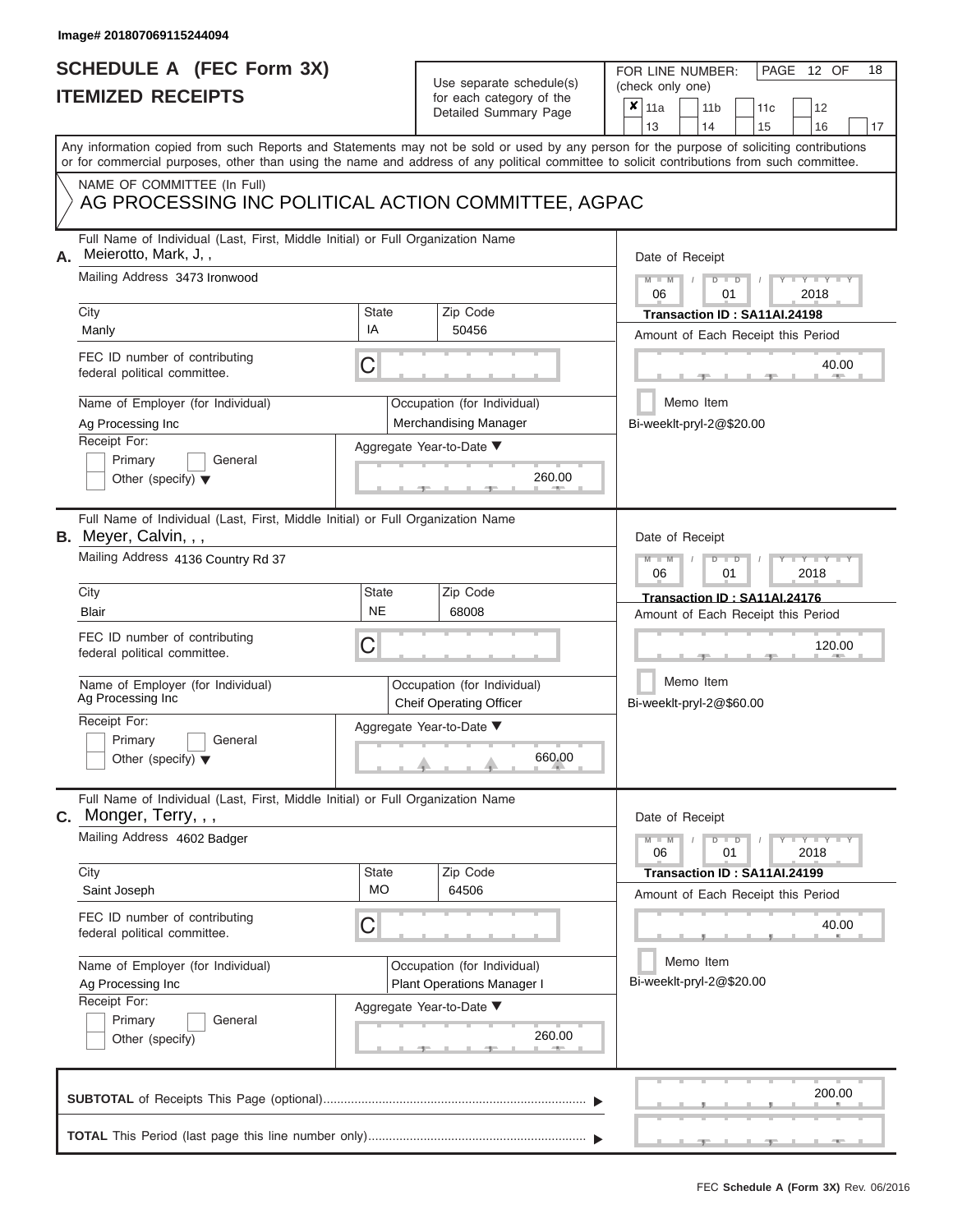### **SCHEDULE A (FEC Form 3X) ITEMIZED RECEIPTS**

### Use separate schedule(s)

| SCHEDULE A (FEC Form 3X)<br><b>ITEMIZED RECEIPTS</b>                                                                                                                                                                                                                                    |                                                              | Use separate schedule(s)                                               | FOR LINE NUMBER:<br>PAGE 13 OF<br>18<br>(check only one)                                                                                                  |  |
|-----------------------------------------------------------------------------------------------------------------------------------------------------------------------------------------------------------------------------------------------------------------------------------------|--------------------------------------------------------------|------------------------------------------------------------------------|-----------------------------------------------------------------------------------------------------------------------------------------------------------|--|
|                                                                                                                                                                                                                                                                                         |                                                              | for each category of the<br>Detailed Summary Page                      | ×<br>11a<br>11 <sub>b</sub><br>12<br>11c<br>13<br>14<br>15<br>16<br>17                                                                                    |  |
| Any information copied from such Reports and Statements may not be sold or used by any person for the purpose of soliciting contributions<br>or for commercial purposes, other than using the name and address of any political committee to solicit contributions from such committee. |                                                              |                                                                        |                                                                                                                                                           |  |
| NAME OF COMMITTEE (In Full)<br>AG PROCESSING INC POLITICAL ACTION COMMITTEE, AGPAC                                                                                                                                                                                                      |                                                              |                                                                        |                                                                                                                                                           |  |
| Full Name of Individual (Last, First, Middle Initial) or Full Organization Name<br>Narayanan, Ramanathan, , ,<br>Mailing Address 2012 S 194th St                                                                                                                                        | Date of Receipt<br>$M - M$<br>$Y - Y - T$                    |                                                                        |                                                                                                                                                           |  |
| City<br>Omaha                                                                                                                                                                                                                                                                           | State<br><b>NE</b>                                           | Zip Code<br>68130                                                      | $D$ $D$<br>06<br>2018<br>01<br>Transaction ID: SA11AI.24200                                                                                               |  |
| FEC ID number of contributing<br>federal political committee.                                                                                                                                                                                                                           | С                                                            |                                                                        | Amount of Each Receipt this Period<br>40.00<br><b>AND IN</b>                                                                                              |  |
| Name of Employer (for Individual)<br>Ag Processing Inc<br>Receipt For:                                                                                                                                                                                                                  | Occupation (for Individual)<br>Dir Refined Oils Ops          |                                                                        | Memo Item<br>Bi-weeklt-pryl-2@\$20.00                                                                                                                     |  |
| Primary<br>General<br>Other (specify) $\blacktriangledown$                                                                                                                                                                                                                              |                                                              | Aggregate Year-to-Date ▼<br>260.00<br><b>CONTRACTOR</b>                |                                                                                                                                                           |  |
| Full Name of Individual (Last, First, Middle Initial) or Full Organization Name<br><b>B.</b> Parker, Carl, , ,<br>Mailing Address 17321 M st                                                                                                                                            |                                                              |                                                                        | Date of Receipt<br>$M - M$<br>$D$ $D$<br>$\blacksquare$ $\vdash$ $\vdash$ $\vdash$ $\vdash$                                                               |  |
| City                                                                                                                                                                                                                                                                                    | <b>State</b>                                                 | Zip Code                                                               | 2018<br>06<br>01<br>Transaction ID: SA11AI.24201                                                                                                          |  |
| Omaha                                                                                                                                                                                                                                                                                   | <b>NE</b>                                                    | 68135                                                                  | Amount of Each Receipt this Period                                                                                                                        |  |
| FEC ID number of contributing<br>federal political committee.                                                                                                                                                                                                                           | С                                                            |                                                                        | 40.00                                                                                                                                                     |  |
| Name of Employer (for Individual)<br>Ag Processing Inc                                                                                                                                                                                                                                  | Occupation (for Individual)<br><b>Director Bulk Services</b> |                                                                        | Memo Item<br>Bi-weeklt-pryl-2@\$20.00                                                                                                                     |  |
| Receipt For:<br>Primary<br>General<br>Other (specify) $\blacktriangledown$                                                                                                                                                                                                              | Aggregate Year-to-Date ▼<br>260.00                           |                                                                        |                                                                                                                                                           |  |
| Full Name of Individual (Last, First, Middle Initial) or Full Organization Name<br>C. Perry, Sarah, , ,                                                                                                                                                                                 |                                                              |                                                                        | Date of Receipt                                                                                                                                           |  |
| Mailing Address 6322 S 177th St<br>City                                                                                                                                                                                                                                                 | <b>State</b>                                                 | Zip Code                                                               | $D$ $\Box$ $D$<br>$\blacksquare \blacksquare \mathsf{Y} \mathrel{\sqsubseteq} \mathsf{Y} \mathrel{\sqsubseteq} \mathsf{Y}$<br>$M - M$<br>06<br>01<br>2018 |  |
| Omaha                                                                                                                                                                                                                                                                                   | <b>NE</b>                                                    | 68135                                                                  | Transaction ID: SA11AI.24202<br>Amount of Each Receipt this Period                                                                                        |  |
| FEC ID number of contributing<br>federal political committee.                                                                                                                                                                                                                           | С                                                            |                                                                        | 40.00                                                                                                                                                     |  |
| Name of Employer (for Individual)<br>Ag Processing Inc                                                                                                                                                                                                                                  |                                                              | Occupation (for Individual)<br>Manager Logistic, Veg Oils/Indus Produc | Memo Item<br>Bi-weeklt-pryl-2@\$20.00                                                                                                                     |  |
| Receipt For:<br>Primary<br>General<br>Other (specify)                                                                                                                                                                                                                                   |                                                              | Aggregate Year-to-Date ▼<br>260.00<br>$-1$                             |                                                                                                                                                           |  |
|                                                                                                                                                                                                                                                                                         |                                                              |                                                                        | 120.00                                                                                                                                                    |  |
|                                                                                                                                                                                                                                                                                         |                                                              |                                                                        |                                                                                                                                                           |  |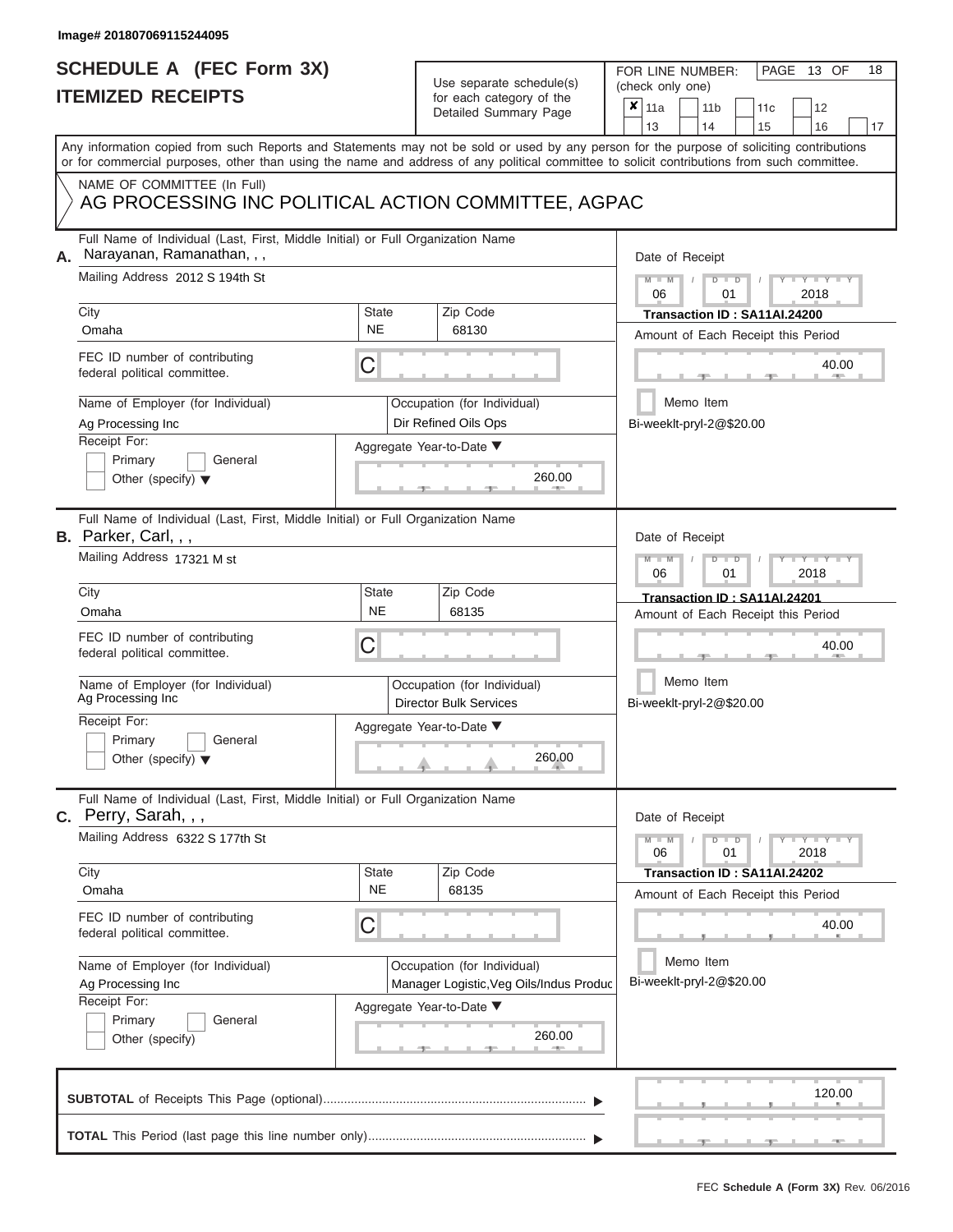# **SCHEDULE A (FEC Form 3X)**

## Use separate schedule(s)

| SCHEDULE A (FEC Form 3X)<br><b>ITEMIZED RECEIPTS</b>                                                                                                                                                                                                                                                                                                                       |                                | Use separate schedule(s)<br>for each category of the                                                                  | 18<br>FOR LINE NUMBER:<br>PAGE<br>14 OF<br>(check only one)                                                                                                                                              |
|----------------------------------------------------------------------------------------------------------------------------------------------------------------------------------------------------------------------------------------------------------------------------------------------------------------------------------------------------------------------------|--------------------------------|-----------------------------------------------------------------------------------------------------------------------|----------------------------------------------------------------------------------------------------------------------------------------------------------------------------------------------------------|
|                                                                                                                                                                                                                                                                                                                                                                            |                                | Detailed Summary Page                                                                                                 | $\boldsymbol{x}$<br>11a<br>11 <sub>b</sub><br>12<br>11 <sub>c</sub><br>13<br>14<br>15<br>16<br>17                                                                                                        |
| Any information copied from such Reports and Statements may not be sold or used by any person for the purpose of soliciting contributions<br>or for commercial purposes, other than using the name and address of any political committee to solicit contributions from such committee.                                                                                    |                                |                                                                                                                       |                                                                                                                                                                                                          |
| NAME OF COMMITTEE (In Full)<br>AG PROCESSING INC POLITICAL ACTION COMMITTEE, AGPAC                                                                                                                                                                                                                                                                                         |                                |                                                                                                                       |                                                                                                                                                                                                          |
| Full Name of Individual (Last, First, Middle Initial) or Full Organization Name<br>Piper, Adam, , ,<br>А.<br>Mailing Address 4300 Lake Crest Ct<br>City<br>Saint Joseph<br>FEC ID number of contributing<br>federal political committee.<br>Name of Employer (for Individual)                                                                                              | State<br>OH<br>С               | Zip Code<br>64505<br>Occupation (for Individual)                                                                      | Date of Receipt<br>$M - M$ /<br>$D$ $D$<br>$Y - Y - I$<br>2018<br>06<br>01<br>Transaction ID: SA11AI.24203<br>Amount of Each Receipt this Period<br>40.00<br><b>ALLEY</b><br>Memo Item                   |
| Ag Processing Inc<br>Receipt For:<br>Primary<br>General<br>Other (specify) $\blacktriangledown$                                                                                                                                                                                                                                                                            |                                | Merchandising Manager<br>Aggregate Year-to-Date ▼<br>260.00<br><b>CONTRACTOR</b>                                      | Bi-weeklt-pryl-2@\$20.00                                                                                                                                                                                 |
| Full Name of Individual (Last, First, Middle Initial) or Full Organization Name<br>B. Quick, Scott, , ,<br>Mailing Address 122 East Diagonal St<br>City<br>Dawson<br>FEC ID number of contributing<br>federal political committee.<br>Name of Employer (for Individual)<br>Ag Processing Inc<br>Receipt For:<br>Primary<br>General<br>Other (specify) $\blacktriangledown$ | <b>State</b><br><b>MN</b><br>С | Zip Code<br>56232<br>Occupation (for Individual)<br><b>Marketing Manager</b><br>Aggregate Year-to-Date ▼<br>260.00    | Date of Receipt<br>$M - M$<br>$D$ $D$<br>Y TYT<br>06<br>2018<br>01<br>Transaction ID: SA11AI.24204<br>Amount of Each Receipt this Period<br>40.00<br>Memo Item<br>Bi-weeklt-pryl-2@\$20.00               |
| Full Name of Individual (Last, First, Middle Initial) or Full Organization Name<br>$C.$ Ramsey, John, , ,<br>Mailing Address 1103 Elm St<br>City<br>Manning<br>FEC ID number of contributing<br>federal political committee.<br>Name of Employer (for Individual)<br>Ag Processing Inc<br>Receipt For:<br>Primary<br>General<br>Other (specify)                            | <b>State</b><br>IA<br>С        | Zip Code<br>51455<br>Occupation (for Individual)<br><b>Plant Superintendent</b><br>Aggregate Year-to-Date ▼<br>325.00 | Date of Receipt<br>$M - M$<br>$D$ $D$<br>$T - Y = T - Y = T$<br>01<br>2018<br>06<br>Transaction ID: SA11AI.24179<br>Amount of Each Receipt this Period<br>50.00<br>Memo Item<br>Bi-weeklt-pryl-2@\$25.00 |
|                                                                                                                                                                                                                                                                                                                                                                            |                                |                                                                                                                       | 130.00                                                                                                                                                                                                   |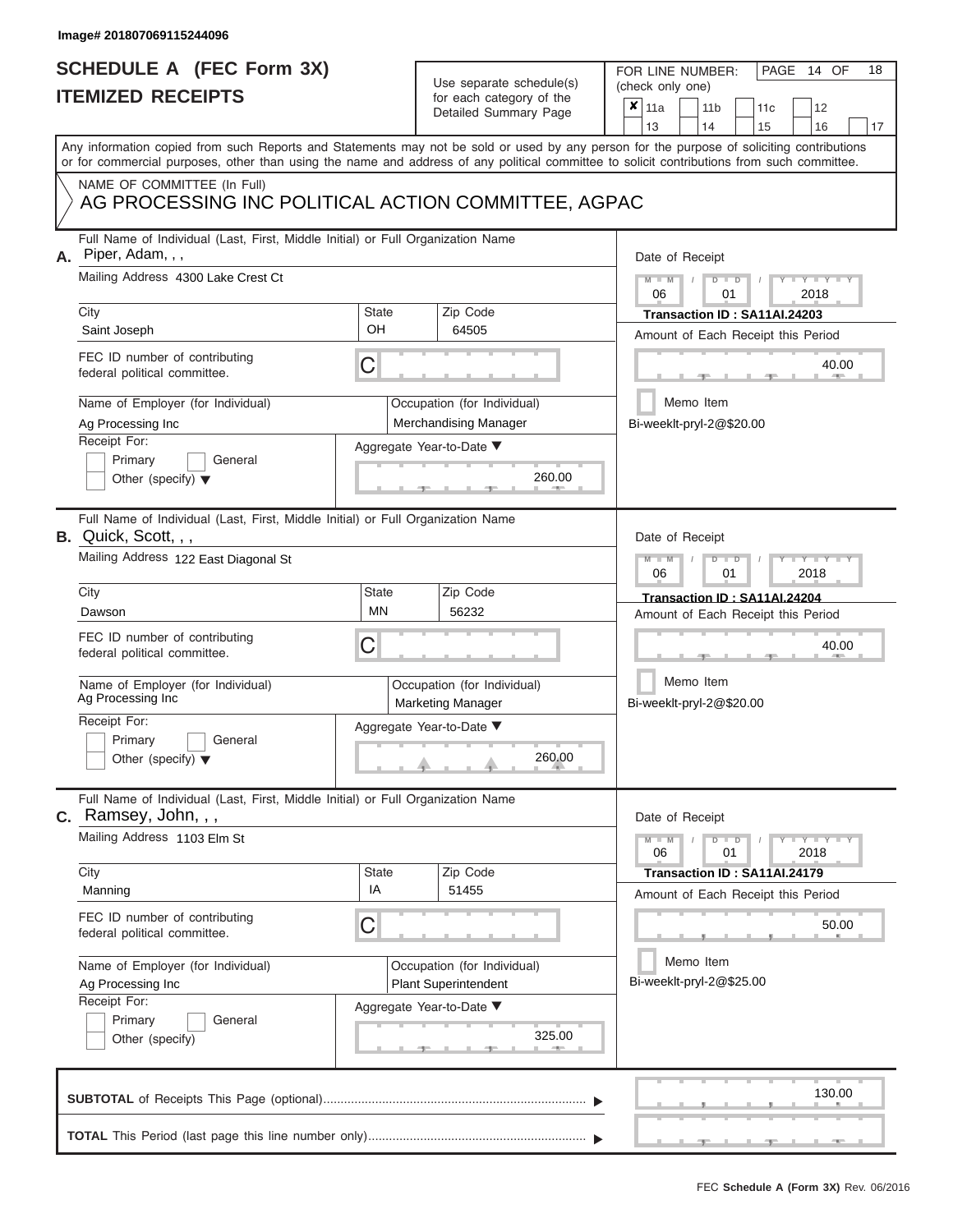# **SCHEDULE A (FEC Form 3X)**

| SCHEDULE A (FEC Form 3X)<br><b>ITEMIZED RECEIPTS</b>                                                                                               |                                                                                                        | Use separate schedule(s)                                                               | FOR LINE NUMBER:<br>PAGE<br>15 OF<br>18<br>(check only one)                                                                                                                               |
|----------------------------------------------------------------------------------------------------------------------------------------------------|--------------------------------------------------------------------------------------------------------|----------------------------------------------------------------------------------------|-------------------------------------------------------------------------------------------------------------------------------------------------------------------------------------------|
|                                                                                                                                                    |                                                                                                        | for each category of the<br>Detailed Summary Page                                      | ×<br>11a<br>11 <sub>b</sub><br>12<br>11 <sub>c</sub><br>13<br>14<br>15<br>16<br>17                                                                                                        |
| or for commercial purposes, other than using the name and address of any political committee to solicit contributions from such committee.         |                                                                                                        |                                                                                        | Any information copied from such Reports and Statements may not be sold or used by any person for the purpose of soliciting contributions                                                 |
| NAME OF COMMITTEE (In Full)<br>AG PROCESSING INC POLITICAL ACTION COMMITTEE, AGPAC                                                                 |                                                                                                        |                                                                                        |                                                                                                                                                                                           |
| Full Name of Individual (Last, First, Middle Initial) or Full Organization Name<br>Rever, John, , ,<br>А.<br>Mailing Address 4711 N Heatherwood Dr |                                                                                                        |                                                                                        | Date of Receipt<br>$M - M$<br>$D$ $D$<br>$Y - Y - I$<br>06<br>2018<br>01                                                                                                                  |
| City<br>St. Joseph                                                                                                                                 | <b>State</b><br><b>MO</b>                                                                              | Zip Code<br>64506                                                                      | Transaction ID: SA11AI.24205<br>Amount of Each Receipt this Period                                                                                                                        |
| FEC ID number of contributing<br>federal political committee.                                                                                      | C                                                                                                      |                                                                                        | 40.00<br><b>AREA</b>                                                                                                                                                                      |
| Name of Employer (for Individual)<br>Ag Processing Inc<br>Receipt For:<br>Primary<br>General<br>Other (specify) $\blacktriangledown$               | Occupation (for Individual)<br><b>Plant Operations Manager I</b><br>Aggregate Year-to-Date ▼<br>260.00 |                                                                                        | Memo Item<br>Bi-weeklt-pryl-2@\$20.00                                                                                                                                                     |
| Full Name of Individual (Last, First, Middle Initial) or Full Organization Name<br>B. Sandeen, Mark, , ,<br>Mailing Address 12910 N 185th          |                                                                                                        |                                                                                        | Date of Receipt<br>$M - M$<br>$D$ $D$<br>Y I Y I                                                                                                                                          |
| City<br>Bennington                                                                                                                                 | State<br><b>NE</b>                                                                                     | Zip Code<br>68007                                                                      | 2018<br>06<br>01<br>Transaction ID: SA11AI.24206<br>Amount of Each Receipt this Period                                                                                                    |
| FEC ID number of contributing<br>federal political committee.                                                                                      | С                                                                                                      |                                                                                        | 40.00                                                                                                                                                                                     |
| Name of Employer (for Individual)<br>Ag Processing Inc                                                                                             |                                                                                                        | Occupation (for Individual)<br>Sr VP Soybean Processing                                | Memo Item<br>Bi-weeklt-pryl-2@\$20.00                                                                                                                                                     |
| Receipt For:<br>Primary<br>General<br>Other (specify) $\blacktriangledown$                                                                         |                                                                                                        | Aggregate Year-to-Date ▼<br>260.00                                                     |                                                                                                                                                                                           |
| Full Name of Individual (Last, First, Middle Initial) or Full Organization Name<br><b>C.</b> Schaffer, Christian, , ,                              |                                                                                                        |                                                                                        | Date of Receipt                                                                                                                                                                           |
| Mailing Address 13804 S 22nd St<br>Apt. 306<br>City                                                                                                | <b>State</b>                                                                                           | Zip Code                                                                               | $D$ $\Box$ $D$<br>$\blacksquare \blacksquare \mathsf{Y} \mathrel{\sqsubseteq} \mathsf{Y} \mathrel{\sqsubseteq} \mathsf{Y}$<br>$M - M$<br>01<br>2018<br>06<br>Transaction ID: SA11AI.24207 |
| <b>Bellevue</b><br>FEC ID number of contributing                                                                                                   | <b>NE</b>                                                                                              | 68123                                                                                  | Amount of Each Receipt this Period                                                                                                                                                        |
| federal political committee.                                                                                                                       | С                                                                                                      |                                                                                        | 40.00<br>Memo Item                                                                                                                                                                        |
| Name of Employer (for Individual)<br>Ag Processing Inc<br>Receipt For:<br>Primary<br>General<br>Other (specify)                                    |                                                                                                        | Occupation (for Individual)<br>Sr VP Ag Products<br>Aggregate Year-to-Date ▼<br>260.00 | Bi-weeklt-pryl-2@\$20.00                                                                                                                                                                  |
|                                                                                                                                                    |                                                                                                        |                                                                                        | 120.00                                                                                                                                                                                    |

 ▲ ▲ ▲ , , .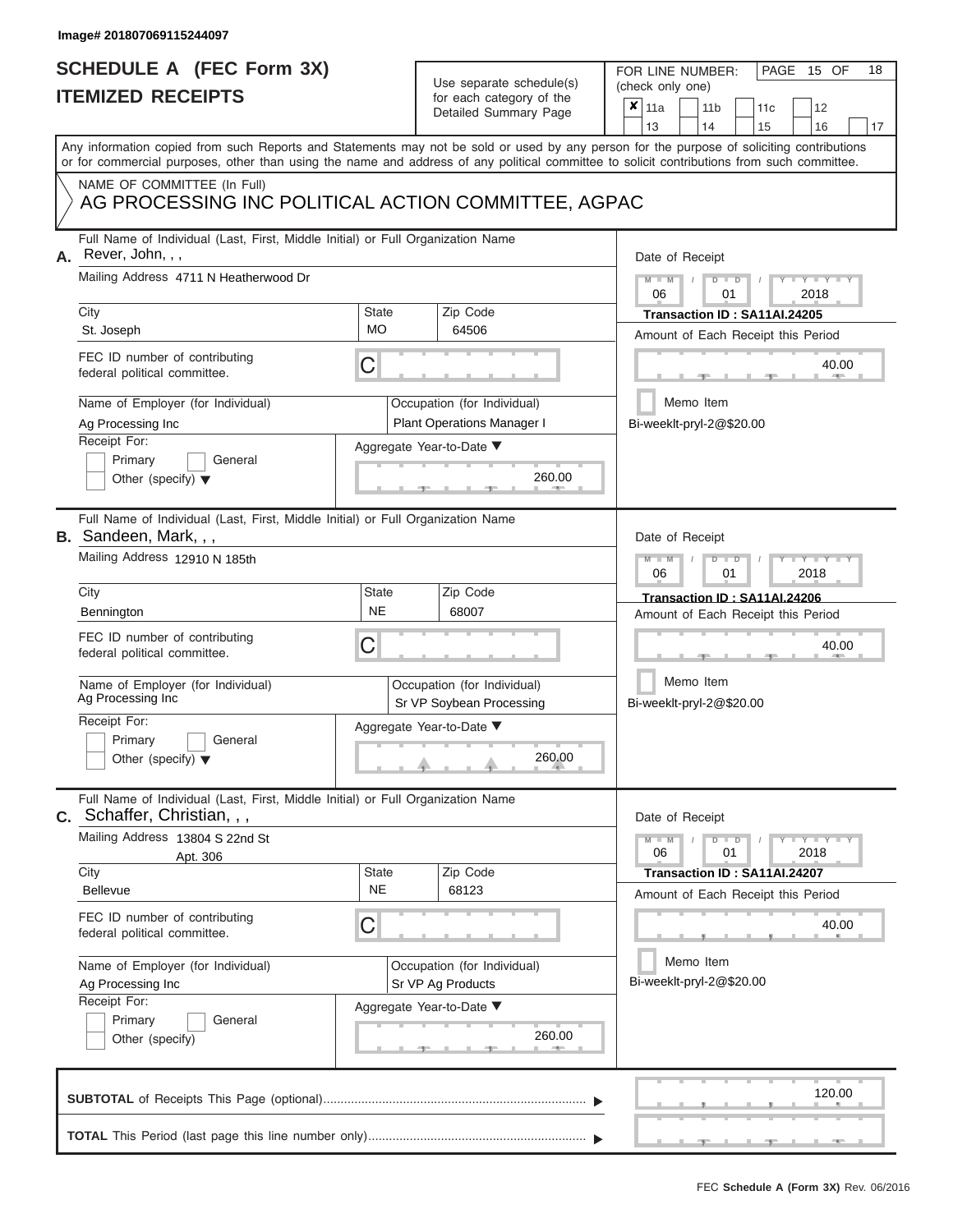# **SCHEDULE A (FEC Form 3X)**

## Use separate schedule(s)

| SCHEDULE A (FEC Form 3X)<br><b>ITEMIZED RECEIPTS</b>                                                                                                    |                                                                    | Use separate schedule(s)<br>for each category of the<br>Detailed Summary Page | 18<br>FOR LINE NUMBER:<br>PAGE<br>16 OF<br>(check only one)<br>$\boldsymbol{x}$<br>11a<br>11 <sub>b</sub><br>11c<br>12                                                  |
|---------------------------------------------------------------------------------------------------------------------------------------------------------|--------------------------------------------------------------------|-------------------------------------------------------------------------------|-------------------------------------------------------------------------------------------------------------------------------------------------------------------------|
| or for commercial purposes, other than using the name and address of any political committee to solicit contributions from such committee.              |                                                                    |                                                                               | 13<br>14<br>15<br>16<br>17<br>Any information copied from such Reports and Statements may not be sold or used by any person for the purpose of soliciting contributions |
| NAME OF COMMITTEE (In Full)<br>AG PROCESSING INC POLITICAL ACTION COMMITTEE, AGPAC                                                                      |                                                                    |                                                                               |                                                                                                                                                                         |
| Full Name of Individual (Last, First, Middle Initial) or Full Organization Name<br>A. Sealine, Adrian, N,,<br>Mailing Address 25242 332nd St            | Date of Receipt<br>$M - M$<br>$D$ $D$<br>$Y - Y - I$               |                                                                               |                                                                                                                                                                         |
| City<br>Sioux City                                                                                                                                      | <b>State</b><br>IA                                                 | Zip Code<br>51108                                                             | 06<br>01<br>2018<br>Transaction ID: SA11AI.24208<br>Amount of Each Receipt this Period                                                                                  |
| FEC ID number of contributing<br>federal political committee.                                                                                           | C                                                                  |                                                                               | 40.00<br><b>AND</b>                                                                                                                                                     |
| Name of Employer (for Individual)<br>Ag Processing Inc<br>Receipt For:                                                                                  | Occupation (for Individual)<br>Sr. Merchandiser                    |                                                                               | Memo Item<br>Bi-weeklt-pryl-2@\$20.00                                                                                                                                   |
| Primary<br>General<br>Other (specify) $\blacktriangledown$                                                                                              |                                                                    | Aggregate Year-to-Date ▼<br>260.00                                            |                                                                                                                                                                         |
| Full Name of Individual (Last, First, Middle Initial) or Full Organization Name<br><b>B.</b> Spackler, J. Keith, , ,<br>Mailing Address 24808 Jones Cir |                                                                    |                                                                               | Date of Receipt<br>$M - M$<br>$D$ $\Box$ $D$<br>Y Y I                                                                                                                   |
| City<br>Waterloo                                                                                                                                        | State<br><b>NE</b>                                                 | Zip Code<br>68069                                                             | 2018<br>06<br>01<br>Transaction ID: SA11AI.24175<br>Amount of Each Receipt this Period                                                                                  |
| FEC ID number of contributing<br>federal political committee.                                                                                           | С                                                                  |                                                                               | 380.00                                                                                                                                                                  |
| Name of Employer (for Individual)<br>Ag Processing Inc                                                                                                  | Occupation (for Individual)<br><b>CEO/General Manager</b>          |                                                                               | Memo Item<br>Bi-weeklt-pryl-2@\$190.00                                                                                                                                  |
| Receipt For:<br>Primary<br>General<br>Other (specify) $\blacktriangledown$                                                                              | Aggregate Year-to-Date ▼<br>2470.00                                |                                                                               |                                                                                                                                                                         |
| Full Name of Individual (Last, First, Middle Initial) or Full Organization Name<br>$c.$ Sundvold, Dawn, $, ,$                                           |                                                                    |                                                                               | Date of Receipt                                                                                                                                                         |
| Mailing Address PO Box 100<br>City                                                                                                                      | State                                                              | Zip Code                                                                      | $M - M$<br>$D$ $D$<br>$T-T$ $T$ $T$ $T$ $T$ $T$ $T$<br>01<br>2018<br>06<br>Transaction ID: SA11AI.24209                                                                 |
| Manly<br>FEC ID number of contributing                                                                                                                  | IA                                                                 | 50456                                                                         | Amount of Each Receipt this Period                                                                                                                                      |
| federal political committee.<br>Name of Employer (for Individual)                                                                                       | С                                                                  | Occupation (for Individual)                                                   | 40.00<br>Memo Item                                                                                                                                                      |
| Ag Processing Inc<br>Receipt For:                                                                                                                       | <b>Accounting Supervisor</b><br>Aggregate Year-to-Date ▼<br>260.00 |                                                                               | Bi-weeklt-pryl-2@\$20.00                                                                                                                                                |
| Primary<br>General<br>Other (specify)                                                                                                                   |                                                                    |                                                                               |                                                                                                                                                                         |
|                                                                                                                                                         |                                                                    |                                                                               | 460.00                                                                                                                                                                  |
|                                                                                                                                                         |                                                                    |                                                                               |                                                                                                                                                                         |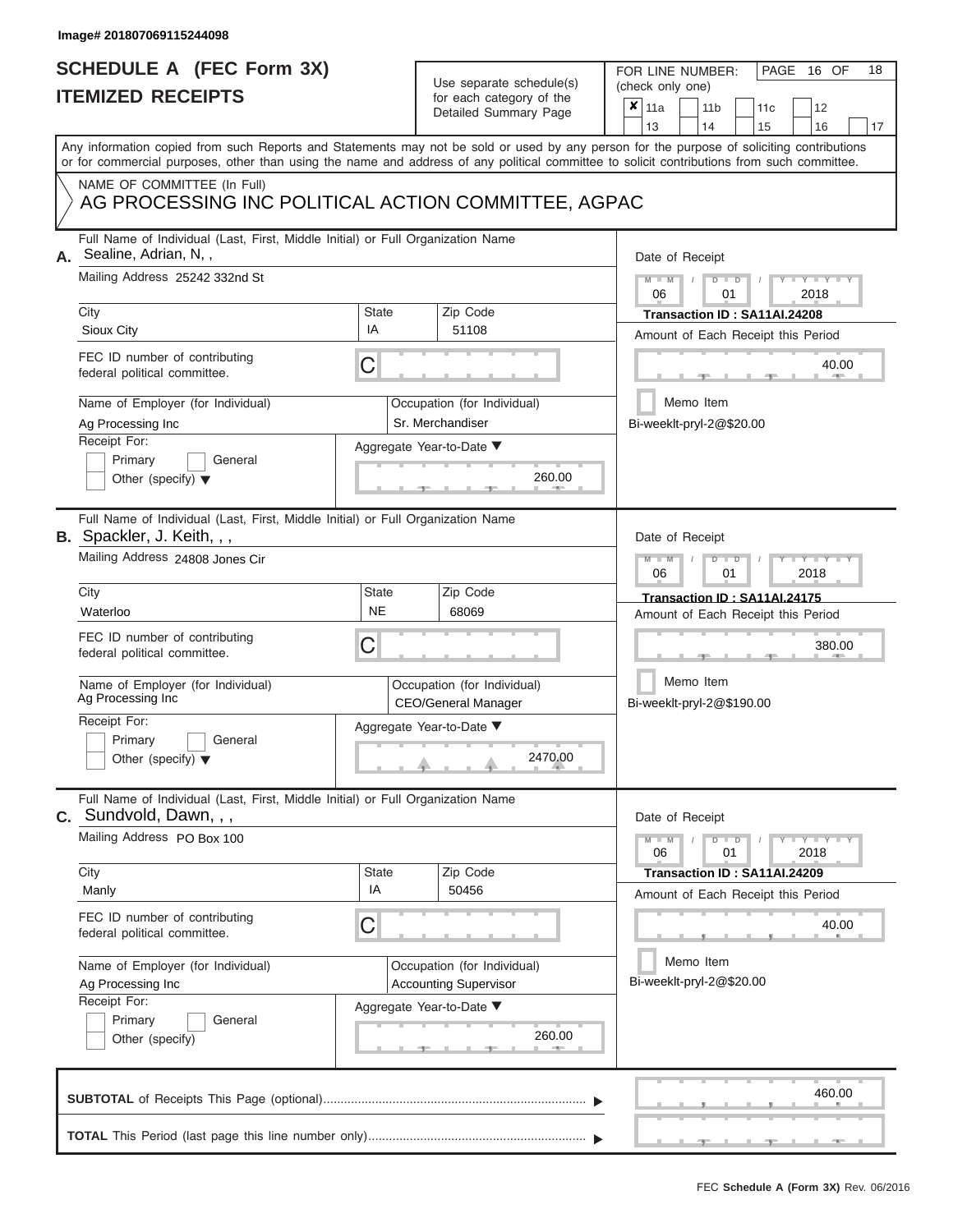## **SCHEDULE A (FEC Form 3X)**

### Use separate schedule(s)

| SCHEDULE A (FEC Form 3X)                                                                                                                                                                                                                                                                | Use separate schedule(s)                                                          | FOR LINE NUMBER:<br>PAGE 17 OF<br>18<br>(check only one)                               |
|-----------------------------------------------------------------------------------------------------------------------------------------------------------------------------------------------------------------------------------------------------------------------------------------|-----------------------------------------------------------------------------------|----------------------------------------------------------------------------------------|
| <b>ITEMIZED RECEIPTS</b>                                                                                                                                                                                                                                                                | for each category of the<br>Detailed Summary Page                                 | ×<br>11a<br>11 <sub>b</sub><br>12<br>11 <sub>c</sub><br>13<br>14<br>15<br>16<br>17     |
| Any information copied from such Reports and Statements may not be sold or used by any person for the purpose of soliciting contributions<br>or for commercial purposes, other than using the name and address of any political committee to solicit contributions from such committee. |                                                                                   |                                                                                        |
| NAME OF COMMITTEE (In Full)<br>AG PROCESSING INC POLITICAL ACTION COMMITTEE, AGPAC                                                                                                                                                                                                      |                                                                                   |                                                                                        |
| Full Name of Individual (Last, First, Middle Initial) or Full Organization Name<br>Twist, Greg, , ,<br>Α.<br>Mailing Address 17417 Walnut                                                                                                                                               | Date of Receipt<br>$M - M$<br>$D$ $D$<br>Y TY T<br>$\sqrt{ }$                     |                                                                                        |
| City<br><b>State</b><br><b>NE</b><br>Omaha                                                                                                                                                                                                                                              | Zip Code<br>68130                                                                 | 06<br>2018<br>01<br>Transaction ID: SA11AI.24178<br>Amount of Each Receipt this Period |
| FEC ID number of contributing<br>C<br>federal political committee.                                                                                                                                                                                                                      |                                                                                   | 100.00<br><b>AND IN</b>                                                                |
| Name of Employer (for Individual)<br>Ag Processing Inc<br>Receipt For:                                                                                                                                                                                                                  | Occupation (for Individual)<br>Sr. VP Transportation                              | Memo Item<br>Bi-weeklt-pryl-2@\$50.00                                                  |
| Primary<br>General<br>Other (specify) $\blacktriangledown$                                                                                                                                                                                                                              | Aggregate Year-to-Date ▼<br>650.00                                                |                                                                                        |
| Full Name of Individual (Last, First, Middle Initial) or Full Organization Name<br>B. Wilson, Andrew, J,,<br>Mailing Address 16566 Hascall St.                                                                                                                                          |                                                                                   | Date of Receipt<br>$M - M$<br>$D$ $D$<br>Y I Y I                                       |
| City<br>State                                                                                                                                                                                                                                                                           | Zip Code                                                                          | 2018<br>06<br>01<br>Transaction ID: SA11AI.24180                                       |
| <b>NE</b><br>Omaha<br>FEC ID number of contributing<br>С<br>federal political committee.                                                                                                                                                                                                | 68130                                                                             | Amount of Each Receipt this Period<br>50.00                                            |
| Name of Employer (for Individual)<br>Ag Processing Inc                                                                                                                                                                                                                                  | Occupation (for Individual)<br><b>Manager Sales</b>                               | Memo Item<br>Bi-weeklt-pryl-2@\$25.00                                                  |
| Receipt For:<br>Primary<br>General<br>Other (specify) $\blacktriangledown$                                                                                                                                                                                                              | Aggregate Year-to-Date ▼<br>325.00                                                |                                                                                        |
| Full Name of Individual (Last, First, Middle Initial) or Full Organization Name<br><b>C.</b> Wilwerding, Dave, , ,                                                                                                                                                                      |                                                                                   | Date of Receipt                                                                        |
| Mailing Address 7910 N 127th Ave                                                                                                                                                                                                                                                        | $D$ $\Box$ $D$<br>$T-T$ $T$ $T$ $T$ $T$ $T$<br>$M - M$<br>01<br>2018<br>06        |                                                                                        |
| City<br><b>State</b><br><b>NE</b><br>Omaha                                                                                                                                                                                                                                              | Zip Code<br>68142                                                                 | Transaction ID: SA11AI.24210<br>Amount of Each Receipt this Period                     |
| FEC ID number of contributing<br>С<br>federal political committee.                                                                                                                                                                                                                      |                                                                                   | 40.00                                                                                  |
| Name of Employer (for Individual)<br>Ag Processing Inc<br>Receipt For:                                                                                                                                                                                                                  | Occupation (for Individual)<br>Sr. VP General Council<br>Aggregate Year-to-Date ▼ | Memo Item<br>Bi-weeklt-pryl-2@\$20.00                                                  |
| Primary<br>General<br>Other (specify)                                                                                                                                                                                                                                                   | 260.00                                                                            |                                                                                        |
|                                                                                                                                                                                                                                                                                         |                                                                                   | 190.00                                                                                 |
|                                                                                                                                                                                                                                                                                         |                                                                                   | 2000.00<br>$\sim$                                                                      |